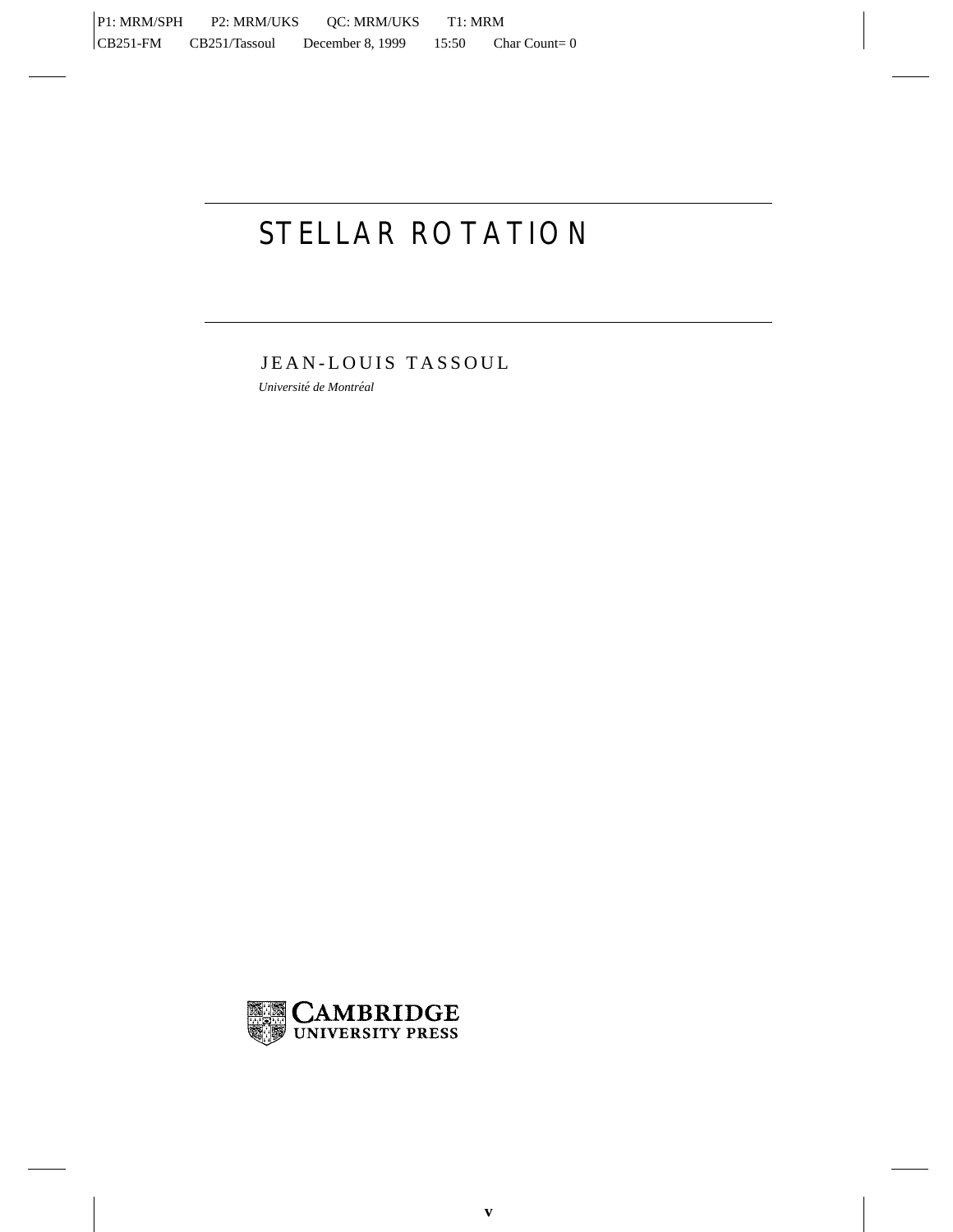PUBLISHED BY THE PRESS SYNDICATE OF THE UNIVERSITY OF CAMBRIDGE The Pitt Building, Trumpington Street, Cambridge, United Kingdom

CAMBRIDGE UNIVERSITY PRESS The Edinburgh Building, Cambridge CB2 2RU, UK http://www.cup.cam.ac.uk 40 West 20th Street, New York, NY 10011-4211, USA http://www.cup.org 10 Stamford Road, Oakleigh, Melbourne 3166, Australia Ruiz de Alarcón 13, 28014 Madrid, Spain

°c Cambridge University Press 2000

This book is in copyright. Subject to statutory exception and to the provisions of relevant collective licensing agreements, no reproduction of any part may take place without the written permission of Cambridge University Press.

First published 2000

Printed in the United States of America

*Typeface* Times Roman 10.5/12.5 pt. and Gill Sans *System LATEX 2<sub>ε</sub>* [TB]

*A catalog record for this book is available from the British Library.*

*Library of Congress Cataloging in Publication Data*

Tassoul, Jean Louis. Stellar rotation / Jean-Louis Tassoul. p. cm. – (Cambridge astrophysics) ISBN 0-521-77218-4 1. Stars – Rotation. I. Title. II. Series. QB810.T36 2000 523.8 – dc21 99-16740 CIP

ISBN 0 521 77218 4 hardback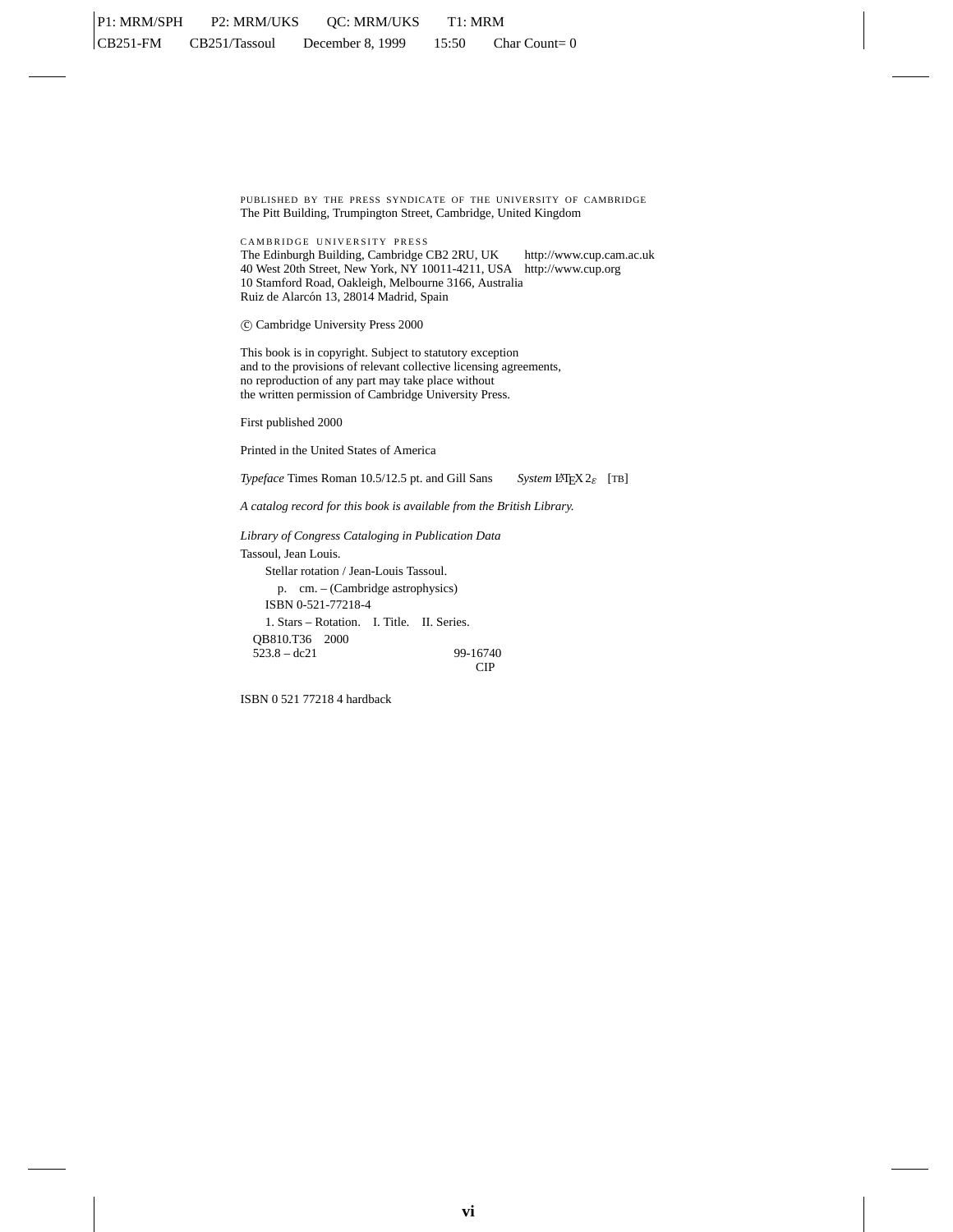# **Contents**

| Preface                                     | page xiii    |
|---------------------------------------------|--------------|
| 1 Observational basis                       | 1            |
| 1.1 Historical development                  | $\mathbf{1}$ |
| 1.2 The Sun                                 | 5            |
| 1.3 Single stars                            | 11           |
| 1.4 Close binaries                          | 16           |
| 1.5 Bibliographical notes                   | 21           |
| 2 Rotating fluids                           | 25           |
| 2.1 Introduction                            | 25           |
| 2.2 The equations of fluid motion           | 25           |
| 2.3 The vorticity equation                  | 30           |
| 2.4 Reynolds stresses and eddy viscosities  | 33           |
| 2.5 Applications to the Earth's atmosphere  | 36           |
| 2.6 The wind-driven oceanic circulation     | 43           |
| 2.7 Barotropic and baroclinic instabilities | 49           |
| 2.8 Self-gravitating fluid masses           | 55           |
| 2.9 Bibliographical notes                   | 62           |
| 3 Rotating stars                            | 65           |
| 3.1 Introduction                            | 65           |
| 3.2 Basic concepts                          | 66           |
| 3.3 Some tentative solutions                | 69           |
| 3.4 The dynamical instabilities             | 73           |
| 3.5 The thermal instabilities               | 82           |
| 3.6 The eddy–mean flow interaction          | 86           |
| 3.7 Bibliographical notes                   | 89           |
| 4 Meridional circulation                    | 93           |
| 4.1 Introduction                            | 93           |
| 4.2 A frictionless solution                 | 94           |
| 4.3 A consistent first-order solution       | 101          |
| 4.4 A consistent second-order solution      | 113          |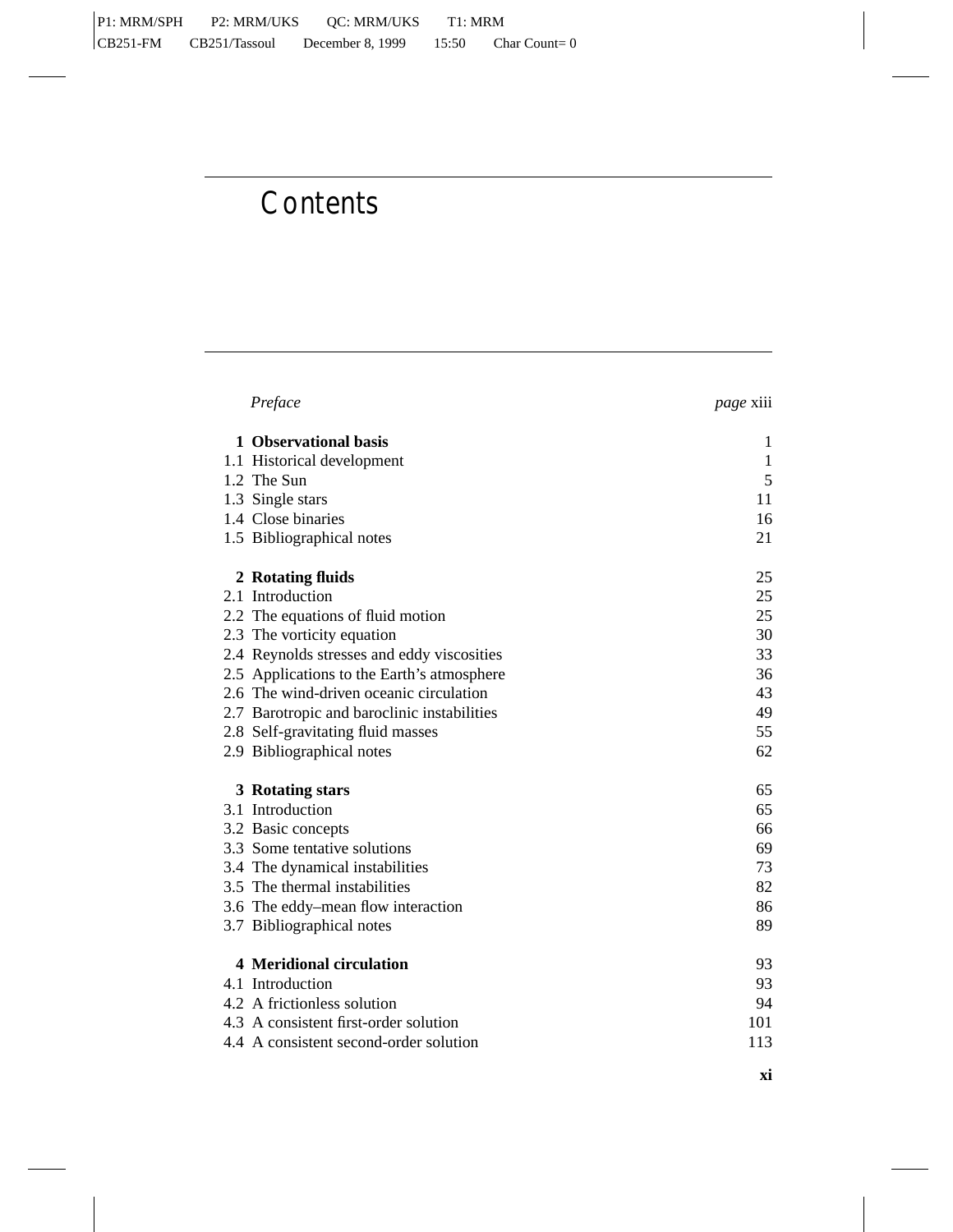# **xii** *Contents*

|  | 4.5 Meridional circulation in a cooling white dwarf    | 118 |
|--|--------------------------------------------------------|-----|
|  | 4.6 Meridional circulation in a close-binary component | 120 |
|  | 4.7 Meridional circulation in a magnetic star          | 126 |
|  | 4.8 Discussion                                         | 133 |
|  | 4.9 Bibliographical notes                              | 135 |
|  | 5 Solar rotation                                       | 138 |
|  | 5.1 Introduction                                       | 138 |
|  | 5.2 Differential rotation in the convection zone       | 139 |
|  | 5.3 Meridional circulation in the radiative core       | 145 |
|  | 5.4 Spin-down of the solar interior                    | 151 |
|  | 5.5 Discussion                                         | 158 |
|  | 5.6 Bibliographical notes                              | 159 |
|  | 6 The early-type stars                                 | 162 |
|  | 6.1 Introduction                                       | 162 |
|  | 6.2 Main-sequence models                               | 162 |
|  | 6.3 Axial rotation along the upper main sequence       | 172 |
|  | 6.4 Circulation, rotation, and diffusion               | 179 |
|  | 6.5 Rotation of evolved stars                          | 182 |
|  | 6.6 Bibliographical notes                              | 185 |
|  | 7 The late-type stars                                  | 190 |
|  | 7.1 Introduction                                       | 190 |
|  | 7.2 Schatzman's braking mechanism                      | 191 |
|  | 7.3 Rotation of T Tauri and cluster stars              | 194 |
|  | 7.4 Rotational evolution of low-mass stars             | 197 |
|  | 7.5 Bibliographical notes                              | 204 |
|  | 8 Tidal interaction                                    | 207 |
|  | 8.1 Introduction                                       | 207 |
|  | 8.2 The tidal-torque mechanism                         | 208 |
|  | 8.3 The resonance mechanism                            | 214 |
|  | 8.4 The hydrodynamical mechanism                       | 217 |
|  | 8.5 Contact binaries: The astrostrophic balance        | 230 |
|  | 8.6 Discussion                                         | 237 |
|  | 8.7 Bibliographical notes                              | 240 |
|  | Epilogue                                               | 245 |
|  | Subject index                                          | 249 |
|  | Author index                                           | 252 |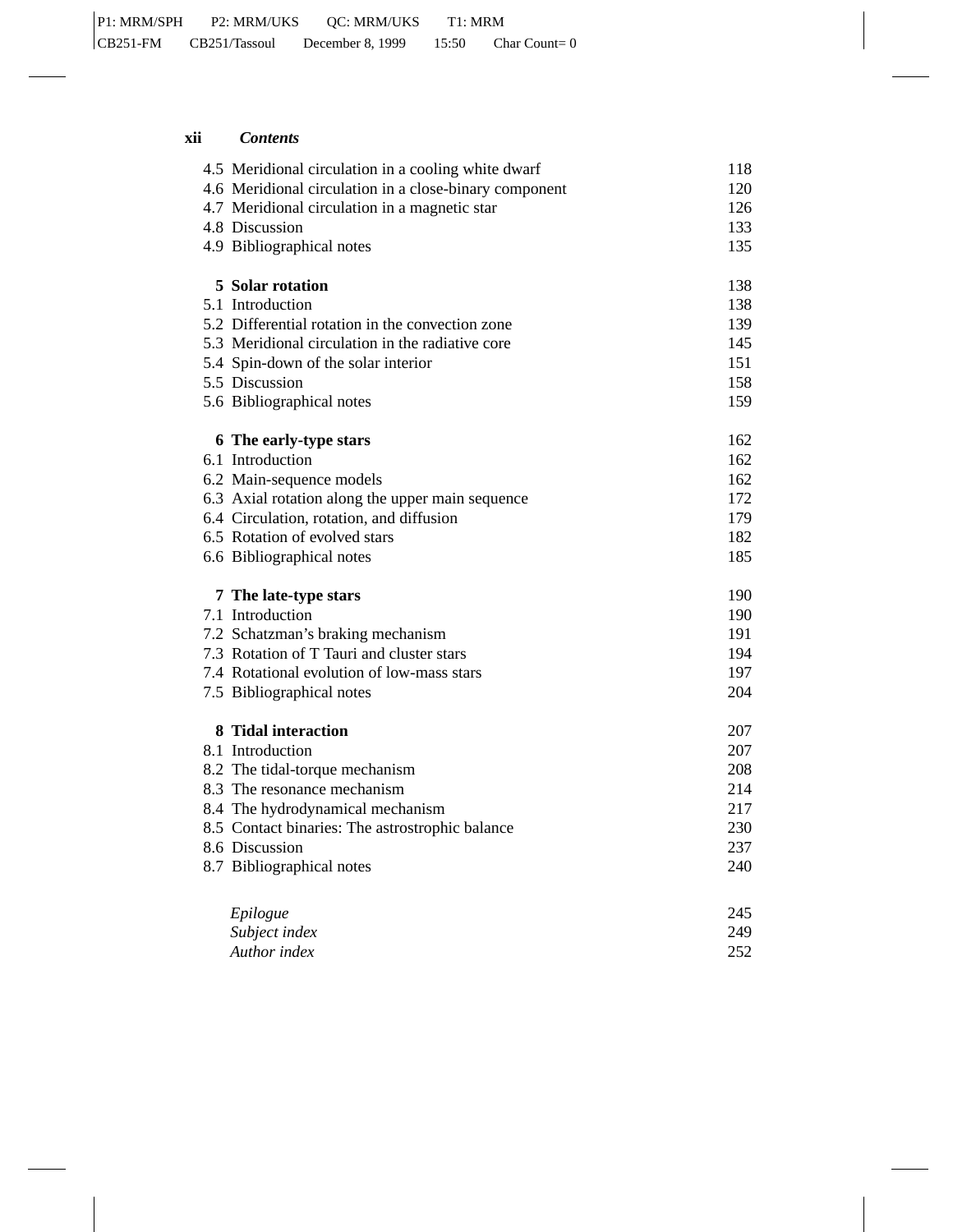# Observational basis

## **1.1 Historical development**

**1**

The study of stellar rotation began at the turn of the seventeenth century, when sunspots were observed for the first time through a refracting telescope. Measurements of the westward motion of these spots across the solar disk were originally made by Johannes Fabricius, Galileo Galilei, Thomas Harriot, and Christopher Scheiner. The first public announcement of an observation came from Fabricius (1587–c. 1617), a 24-year old native of East Friesland, Germany. His pamphlet, *De maculis in Sole observatis et apparente earum cum Sole conversione*, bore the date of dedication June 13, 1611 and appeared in the *Narratio* in the fall of that year. Fabricius perceived that the changes in the motions of the spots across the solar disk might be the result of foreshortening, with the spots being situated on the surface of the rotating Sun. Unfortunately, from fear of adverse criticism, Fabricius expressed himself very timidly. His views opposed those of Scheiner, who suggested that the sunspots might be small planets revolving around an immaculate, nonrotating Sun. Galileo made public his own observations in *Istoria e Dimostrazioni intorno alle Macchie Solari e loro Accidenti*. In these three letters, written in 1612 and published in the following year, he presented a powerful case that sunspots must be dark markings on the surface of a rotating Sun. Foreshortening, he argued, caused these spots to appear to broaden and accelerate as they moved from the eastern side toward the disk center. The same effect made the sunspots seem to get thinner and slower as they moved toward the western side of the disk. Galileo also noticed that all spots moved across the solar disk at the same rate, making a crossing in about fourteen days, and that they all followed parallel paths. Obviously, these features would be highly improbable given the planetary hypothesis, which is also incompatible with the observed changes in the size and shape of sunspots.

The planetary hypothesis, championed by Scheiner among others, was thus convincingly refuted by Galileo. Eventually, Scheiner's own observations led him to realize that the Sun rotates with an apparent period of about 27 days. To him also belongs the credit of determining with considerably more accuracy than Galileo the position of the Sun's equatorial plane and the duration of its rotation. In particular, he showed that different sunspots gave different periods of rotation and, furthermore, that the spots farther from the Sun's equator moved with a slower velocity. Scheiner published his collected observations in 1630 in a volume entitled *Rosa Ursina sive Sol*, dedicated to the Duke of Orsini, who sponsored the work. (The title of the book derives from the badge of the Orsini family, which was a rose and a bear.) This was truly the first monograph on solar physics.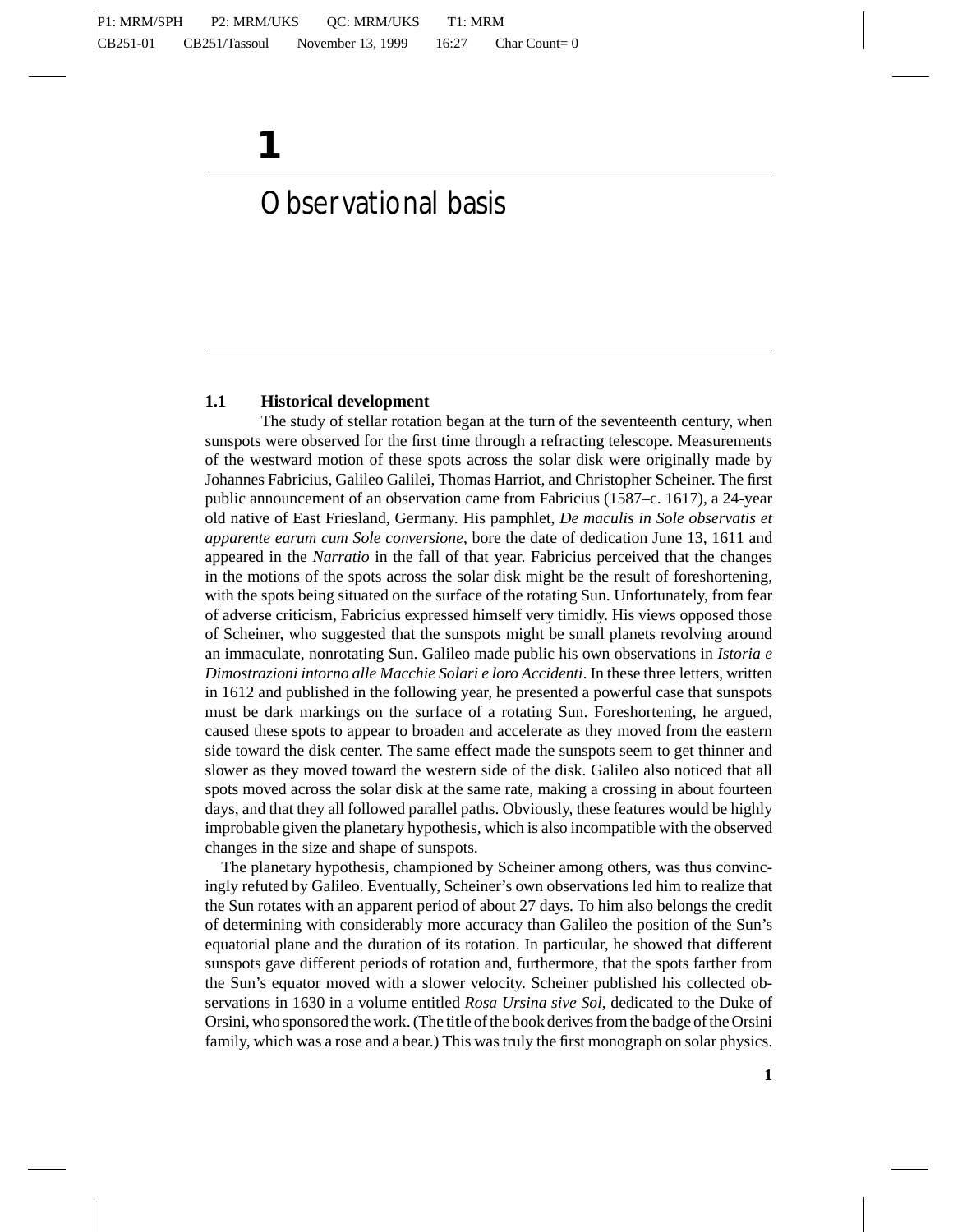#### **2** *Observational basis*

It is not until 1667 that any further significant discussion of stellar rotation was made. In that year the French astronomer Ismaël Boulliaud  $(1605-1694)$  suggested that the variability in light of some stars (such as Mira Ceti) might be a direct consequence of axial rotation, with the rotating star showing alternately its bright (unspotted) and dark (spotted) hemispheres to the observer. This idea was popularized in Fontenelle's *Entretiens sur la pluralité des mondes* – a highly successful introduction to astronomy that went through many revised editions during the period 1686–1742. To be specific, he noted "... that these fixed stars which have disappeared aren't extinguished, that these are really only half-suns. In other words they have one half dark and the other lighted, and since they turn on themselves, they sometimes show us the luminous half and then we see them sometimes half dark, and then we don't see them at all." <sup>∗</sup> Although this explanation for the variable stars did not withstand the passage of time, it is nevertheless worth mentioning because it shows the interest that stellar rotation has aroused since its inception. As a matter of fact, nearly three centuries were to elapse before Boulliaud's original idea was fully recognized as a useful method of measuring the axial rotation of certain classes of stars, that is, stars that exhibit a detectable rotational modulation of their light output due to starspots or stellar plages.

For more than two centuries the problem of solar rotation was practically ignored, and it is not until the 1850s that any significant advance was made. Then, a long series of observations of the apparent motion of sunspots was undertaken by Richard Carrington and Gustav Spörer. They confirmed, independently, that the outer visible envelope of the Sun does not rotate like a solid body; rather, its period of rotation varies as a function of heliocentric latitude. From his own observations made during the period 1853–1861, Carrington derived the following expression for the Sun's rotation rate:

$$
\Omega(\text{deg}/\text{day}) = 14^{\circ}42 - 2^{\circ}75 \sin^{7/4}\phi, \qquad (1.1)
$$

where  $\phi$  is the heliocentric latitude. Somewhat later, Hervé Faye found that the formula

$$
\Omega(\text{deg}/\text{day}) = 14^{\circ}37 - 3^{\circ}10 \sin^2 \phi \tag{1.2}
$$

more satisfactorily represented the dependence of angular velocity on heliocentric latitude. Parenthetically, note that Carrington also found evidence for a mean meridional motion of sunspots. Convincing evidence was not found until 1942, however, when Jaakko Tuominen positively established the existence of an equatorward migration of sunspots at heliocentric latitudes lower that about 20◦ and a poleward migration at higher latitudes.

The spectroscope was the instrument that marked the beginning of the modern era of stellar studies. As early as 1871 Hermann Vogel showed that the Sun's rotation rate can be detected from the relative Doppler shift of the spectral lines at opposite edges of the solar disk, one of which is approaching and the other receding. Extensive measurements were made visually by Nils Dunér and Jakob Halm during the period 1887–1906. They showed a rotation rate and equatorial acceleration that were quite similar to those obtained from the apparent motion of sunspots. They concluded that Faye's empirical law

<sup>∗</sup> Bernard le Bovier de Fontenelle, *Conversations on the Plurality of Worlds*, translation of the 1686 edition by H. A. Hargreaves, p. 70, Berkeley: University of California Press, 1990.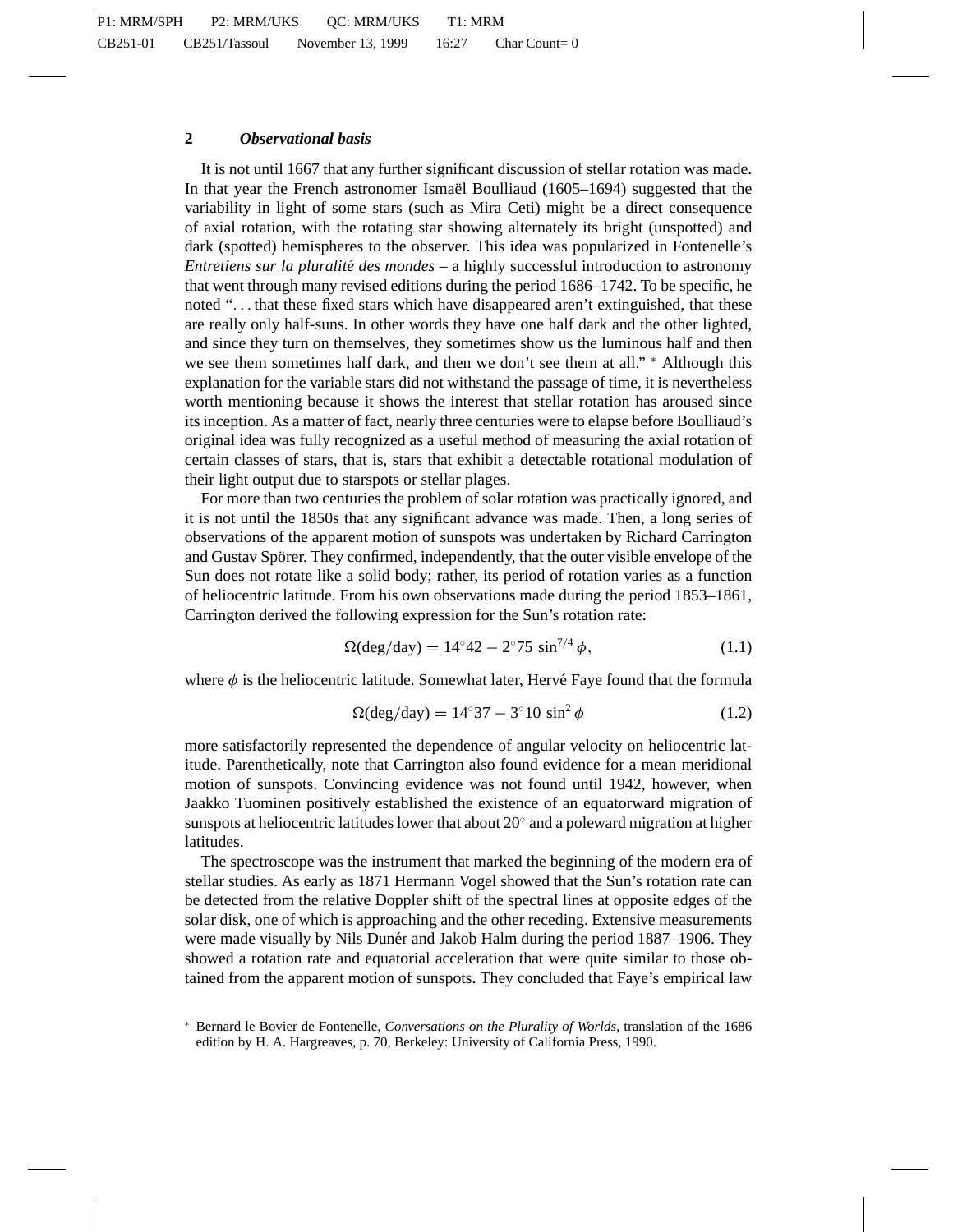#### *1.1 Historical development* **3**

adequately represented the spectroscopic observations also, but their coverage of latitude was double that of the sunspot measurements. The first spectrographic determinations of solar rotation were undertaken at the turn of the twentieth century by Walter S. Adams at Mount Wilson Solar Observatory, California.

William de Wiveleslie Abney was the first scientist to express the idea that the axial rotation of single stars could be determined from measurements of the widths of spectral lines. In 1877, he suggested that the effect of a star's rotation on its spectrum would be to broaden all of the lines and that "... other conditions being known, the mean velocity of rotation might be calculated."<sup>∗</sup> In 1893, while doubts were still being expressed with regard to measurable rotational motions in single stars, J. R. Holt suggested that axial rotation might be detected from small distortions in the radial velocity curve of an eclipsing binary. Thus, he argued,

... in the case of variable stars, like Algol, where the diminution of light is supposed to be due to the interposition of a dark companion, it seems to me that there ought to be a spectroscopic difference between the light at the commencement of the minimum phase, and that of the end, inasmuch as different portions of the edge would be obscured. In fact, during the progress of the partial eclipse, there should be a shift in position of the lines; and although this shift is probably very small, it ought to be detected by a powerful instrument.†

Confirmation of this effect was obtained by Frank Schlesinger in 1909, who presented convincing evidence of axial rotation in the brightest star of the system  $\delta$  Librae. However, twenty more years were to elapse before Abney's original idea resulted in actual measurements of projected equatorial velocities in single stars. This notable achievement was due to the efforts of Otto Struve and his collaborators during the period 1929–1934 at Yerkes Observatory, Wisconsin.

A graphical method was originally developed by Grigori Shajn and Otto Struve. The measurements were made by fitting the observed contour of a spectral line to a computed contour obtained by applying different amounts of Doppler broadening to an intrinsically narrow line-contour having the same equivalent width as the observed line. Comparison with an observed line profile gave the projected equatorial velocity v sin *i* along the line of sight. These early measurements indicated that the values of v sin *i* fell into the range 0–250 km s<sup>-1</sup> and may occasionally be as large as 400 km s<sup>-1</sup> or even more. As early as 1930 it was found that the most obvious correlation between  $v \sin i$  and other physical parameters is with spectral type, with rapid rotation being peculiar to the earliest spectral classes. This was originally recognized by Struve and later confirmed by statistical studies of line widths in early-type stars by Christian T. Elvey and Christine Westgate. The O-, B-, A-, and early F-type stars frequently have large rotational velocities, while in late F-type and later types rapid rotation occurs only in close spectroscopic binaries. A study of rotational line broadening in early-type close binaries was also made by Egbert Adriaan Kreiken. From his work it is apparent that the components of these binaries have their rotational velocities significantly diminished with respect to single, main-sequence stars of the same spectral type. The following year, 1936, Pol Swings

† *Astronomy and Astro-Physics*, **12** (1893), p. 646.

<sup>∗</sup> *Mon. Not. R. Astron. Soc.*, **37** (1877), p. 278.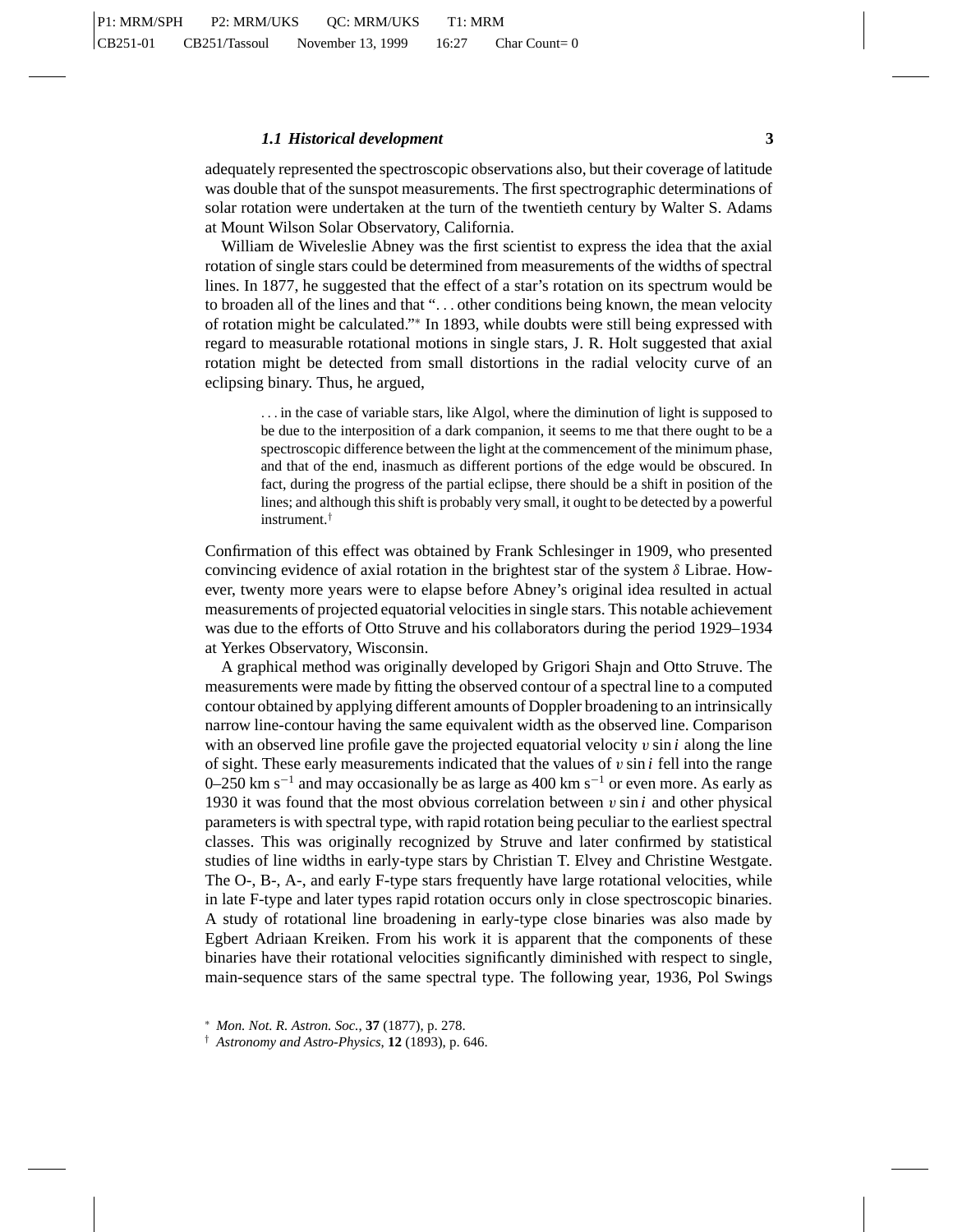properly established that in close binaries of short periods axial rotation tends to be either perfectly or approximately synchronized with the orbital motion.

At this juncture the problem was quietly abandoned for almost fifteen years. Interest in the measurements of axial rotation in stars was revived in 1949 by Arne Slettebak. Extensive measurements of rotational velocities were made during the 1950s and 1960s by Helmut A. Abt, Robert P. Kraft, Slettebak, and others. However, because the only observational technique available was to determine line widths in stars from photographic spectra, these studies were limited almost entirely to stars more massive than the sun  $(M \gtrsim 1.5M_{\odot})$  and to main-sequence or post–main-sequence stars. Since appreciable<br>retation disappears in the middle E type stars, bigher resolution apostre are therefore rotation disappears in the middle F-type stars, higher-resolution spectra are therefore required to measure rotational broadening in the late-type stars. In 1967, Kraft pushed the photographic technique to its limit to measure v sin *i* as low as 6 km s<sup> $-1$ </sup> in solar-type stars. Now, as early as 1933, John A. Carroll had suggested the application of Fourier analysis to spectral line profiles for rotational velocity determinations. In 1973, the problem was reconsidered by David F. Gray, who showed that high-resolution data make it possible to distinguish between the Fourier transform profile arising from rotation versus those arising from other broadening mechanisms. Since the late 1970s systematic studies of very slow rotators have been made by Gray, Myron A. Smith, David R. Soderblom, and others. Current techniques limit the measurement accuracy of projected rotational velocities to 2 km  $s^{-1}$  in most stars.

Periodic variations in the light output due to dark or bright areas on some rotating stars have also been used to determine the rotation periods of these stars. Although the principle of rotational modulation was suggested as early as 1667 by Ismaël Boulliaud, convincing detection of this effect was not made until 1947, when Gerald E. Kron found evidence in the light curve of the eclipsing binary AR Lacertae for surface inhomogeneities in its G5 component. The principle was therefore well established when in 1949 Horace W. Babcock proposed the so-called oblique-rotator model for the magnetic and spectrum variations of the periodic Ap stars. Kron's result was forgotten till 1966, when interest in the principle of rotational modulation was independently revived by Pavel Chugainov. A large body of literature has developed since the late 1960s. This work generally divides according to the method used to estimate the rotation periods, with the two types being (i) photometric monitoring of light variations produced by large starspot groups or bright surface areas and (ii) measurements of the periodic variation in strength of some emission lines that are enhanced in localized active regions in the chromosphere. These techniques have the advantage that a rotation period can be determined to much higher precision than  $v \sin i$  and are free of the  $\sin i$  projection factor inherent to the spectrographic method. Moreover, very accurate rotation periods can be derived even for quite slowly rotating stars at rates that would be impossible to see as a Doppler broadening of their spectral lines.

A different line of inquiry was initiated by the discovery of the so-called five-minute oscillations in the solar photosphere. The first evidence for ubiquitous oscillatory motions was obtained in the early 1960s by Robert B. Leighton, Robert W. Noyes, and George W. Simon. However, it is not until 1968 that Edward N. Frazier suggested that "... the well known 5 min oscillations are primarily standing resonant acoustic waves."<sup>∗</sup>

<sup>∗</sup> *Zeit. Astrophys*., **68** (1968), p. 345.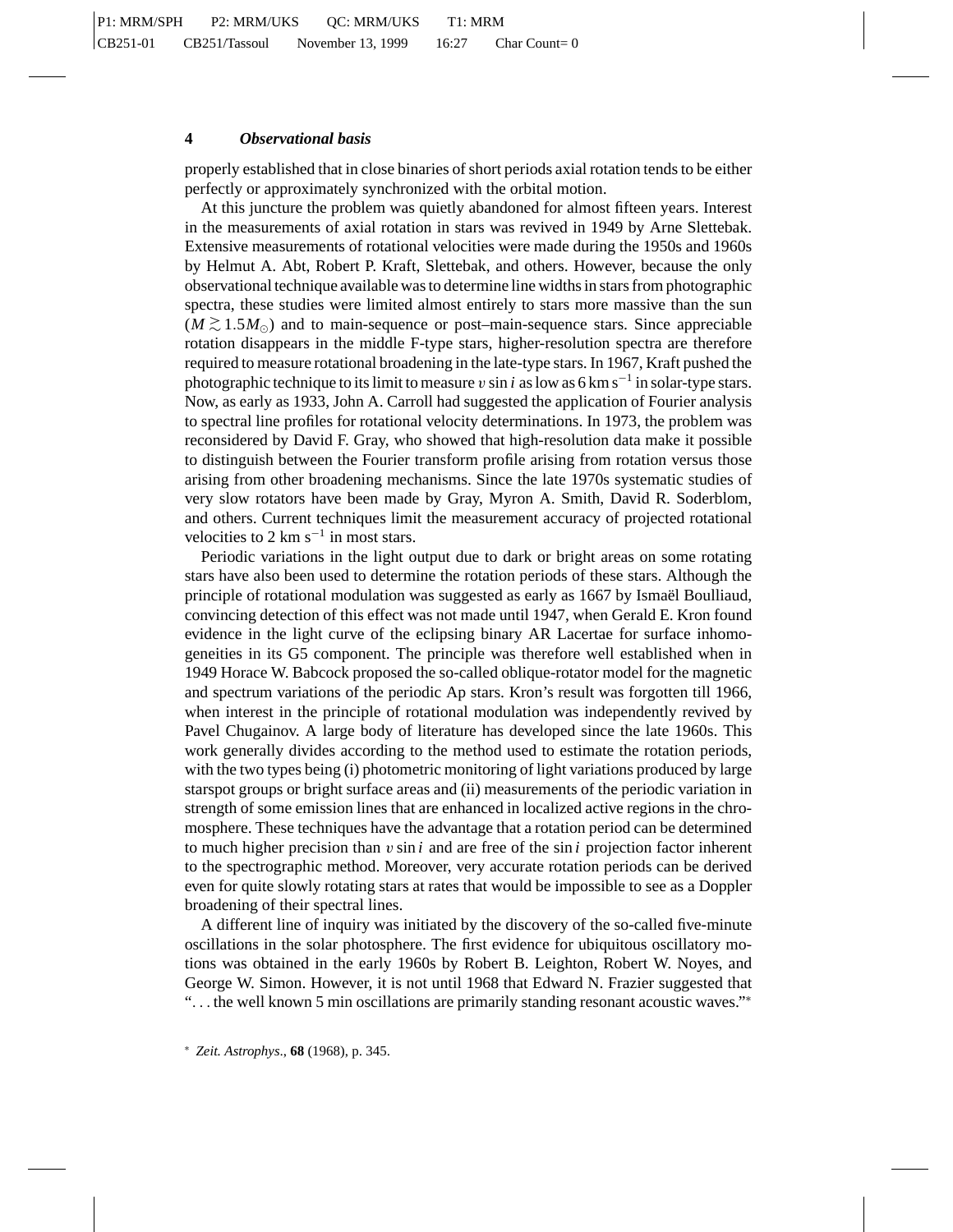#### *1.2 The Sun* **5**

Two years later, Roger K. Ulrich presented a detailed theoretical description of the phenomenon, showing that standing acoustic waves may be trapped in a layer beneath the solar photosphere. This model was independently proposed in 1971 by John W. Leibacher and Robert F. Stein. In 1975, Franz-Ludwig Deubner obtained the first observational evidence for these trapped acoustic modes. Soon afterward, it was realized that a detailed analysis of the frequencies of these many oscillatory modes could provide a probe of the solar *internal* rotation. Indeed, because axial rotation breaks the Sun's spherical symmetry, it splits the degeneracy of the nonradial modes with respect to the azimuthal angular dependence. A technique for measuring the solar internal rotation from these frequency splittings was originally devised by Edward J. Rhodes, Jr., Deubner, and Ulrich in 1979. Since 1984, following the initial work of Thomas L. Duvall, John W. Harvey, and others,<sup>∗</sup> diverse methods have been used to determine the Sun's internal angular velocity.

#### **1.2 The Sun**

In Section 1.1 we briefly discussed the early measurements of the axial rotation of the Sun. With the advent of more sensitive instruments, however, Doppler and tracer measurements have shown that the solar atmosphere exhibits motions on widely different scales. Besides the large-scale axisymmetric motions corresponding to differential rotation and meridional circulation, velocity fields associated with turbulent convection and also with oscillatory motions at about a five-minute period have been observed. Considerable attention has focused on analysis of these oscillations since, for the very first time, they make it possible to probe the Sun's *internal* rotation.

### *1.2.1 Large-scale motions in the atmosphere*

The solar surface rotation rate may be obtained from measurements of the longitudinal motions of semipermanent features across the solar disk (such as sunspots, faculae, magnetic field patterns, dark filaments, or even coronal activity centers), or from spectrographic observations of Doppler displacements of selected spectral lines near the solar limb. Each of the two methods for deriving surface rotation rates has its own limitations, although few of these limitations are common to both. Actually, the determination of solar rotation from tracers requires that these semipermanent features be both randomly distributed throughout the fluid and undergo no appreciable proper motion with respect to the medium in which they are embedded. In practice, no tracers have been shown to possess both characteristics; moreover, most of them tend to occur in a limited range of heliocentric latitudes. By the spectrographic method, rotation rates can be found over a wider range of latitudes. But then, the accuracy is limited by the presence of inhomogeneities of the photospheric velocity field and by macroscopic motions within coronal and chromospheric features, so that the scatter between repeated measurements is large.

Figure 1.1 assembles sidereal rotation rates obtained from photospheric Doppler and tracer measurements. The observations refer to the sunspots and sunspot groups, magnetic field patterns, and Doppler shifts. In all cases the relationships shown in Figure 1.1 are

<sup>∗</sup> *Nature*, **310** (1984), pp. 19 and 22.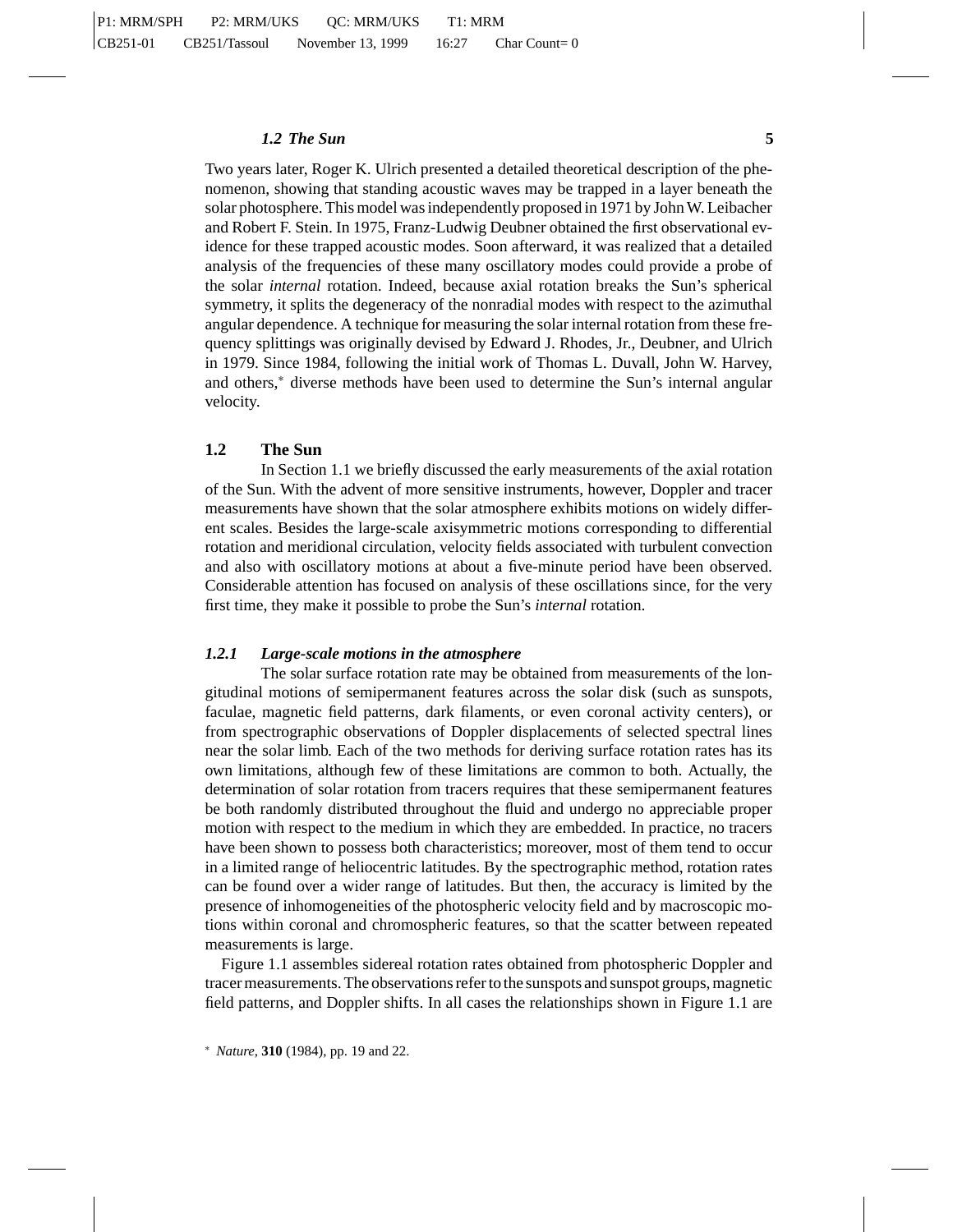

Fig. 1.1. Comparison of the solar differential rotation obtained by different methods. *Source:* Howard, R., *Annu. Rev. Astron. Astrophys.*, **22**, 131, 1984. (By permission. Copyright 1984 by Annual Reviews.)

smoothed curves obtained by fitting the data to expansions in the form

$$
\Omega = A + B \sin^2 \phi + C \sin^4 \phi. \tag{1.3}
$$

The decrease of angular velocity with increasing heliocentric latitude is clear. However, it is also apparent that different techniques for measuring the solar surface rotation rate yield significantly different results. In particular, the sunspot groups rotate more slowly in their latitudes than individual sunspots. Note also that the rotation rate for the magnetic tracers is intermediate between that for the individual spots and that for the photospheric plasma. It is not yet clear whether these different rotation rates represent real differences of rotation at various depths in the solar atmosphere or whether they reflect a characteristic behavior of the tracers themselves.

Chromospheric and coronal rotation measurements have also been reported in the literature. It seems clear from these results that the latitudinal gradient of angular velocity depends very much on the size and lifetime of the tracers located above the photosphere. To be specific, the long-lived structures exhibit smaller gradients than the short-lived ones, and the very long-lived coronal holes rotate almost uniformly. These noticeable differences remain poorly understood.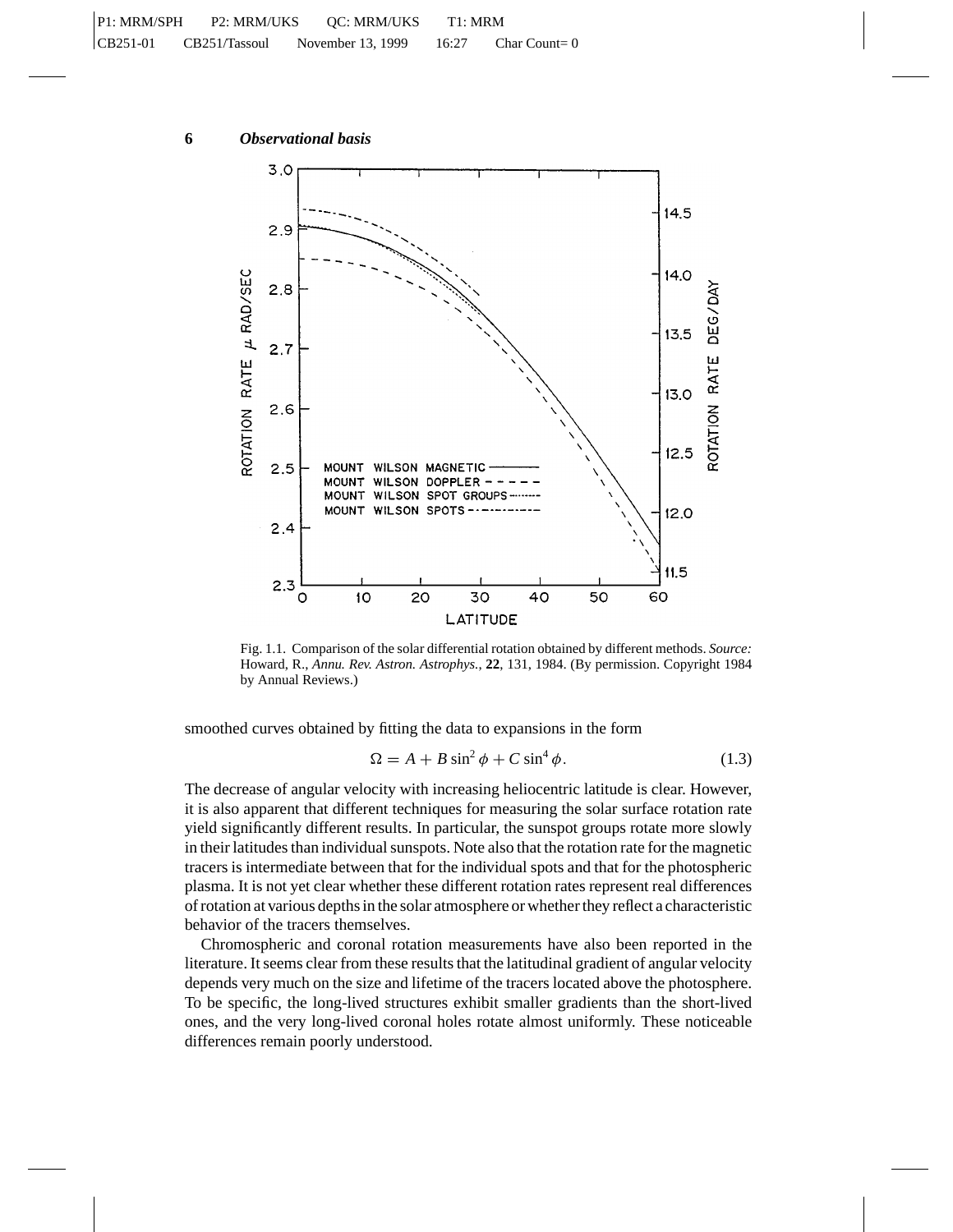

Fig. 1.2. Residuals of annual average sunspot rotation rates for the period 1921–1982. Solar cycle maxima timing and length are denoted by numbered boxes. Vertical lines denote year of sunspot minimum. *Source:* Gilman, P. A., and Howard, R., *Astrophys. J*., **283**, 385, 1984.

Figure 1.1 merely illustrates the *mean* properties of the solar surface differential rotation. As was originally shown by Howard and LaBonte (1980), however, analysis of the residual motions in the daily Doppler measurements made at Mount Wilson suggests the presence of a *torsional oscillation* of very small amplitude in the photosphere. This oscillation is an apparently organized pattern of zonally averaged variations from a mean curve for the differential rotation, as defined in Eq. (1.3). The amplitude of the residuals constituting the torsional oscillation is of the order of 5 m s<sup>-1</sup>. It is a traveling wave, with latitude zones of fast and slow rotation, that originates near the poles and moves equatorward over the course of a 22-year cycle. The latitude drift speed of the shear is of the order of 2 m s<sup>−1</sup>. In the lower heliocentric latitudes, the torsional shear zone between the fast stream on the equator side and the slow stream on the pole side is the locus of solar activity. This coincidence strongly suggests that this torsional oscillation is somewhat related to the solar activity cycle.

Variations of the solar surface rotation rate over individual sunspot cycles have been reported by many investigators. Detailed analyses of the Mount Wilson sunspot data for the period 1921–1982 suggest that *on average* the Sun rotates more rapidly at sunspot minimum.<sup>∗</sup> A similar frequency of rotation maxima is also seen in the Greenwich sunspot data for the years 1874–1976. The variability of the mean rotation rate is illustrated in Figure 1.2, which exhibits peaks of about 0.1 degree day<sup>-1</sup> in the residuals near minima of solar activity. The Mount Wilson data also show variations from cycle to cycle, with the most rapid rotation found during cycles with fewer sunspots and less sunspot area.

<sup>∗</sup> A similar result was obtained by Eddy, Gilman, and Trotter (1977) from their careful analysis of drawings of the Sun made by Christopher Scheiner (during 1625–1626) and Johannes Hevelius (during 1642–1644). During the earlier period, which occurred 20 years before the start of the Maunder sunspot minimum (1645–1715), solar rotation was very much like that of today. By contrast, in the later period, the equatorial velocity of the Sun was faster by 3 to 5% and the differential rotation was enhanced by a factor of 3. These results strongly suggest that the change in rotation of the solar surface between 1625 and 1645 was associated, as cause or effect, with the Maunder minimum anomaly.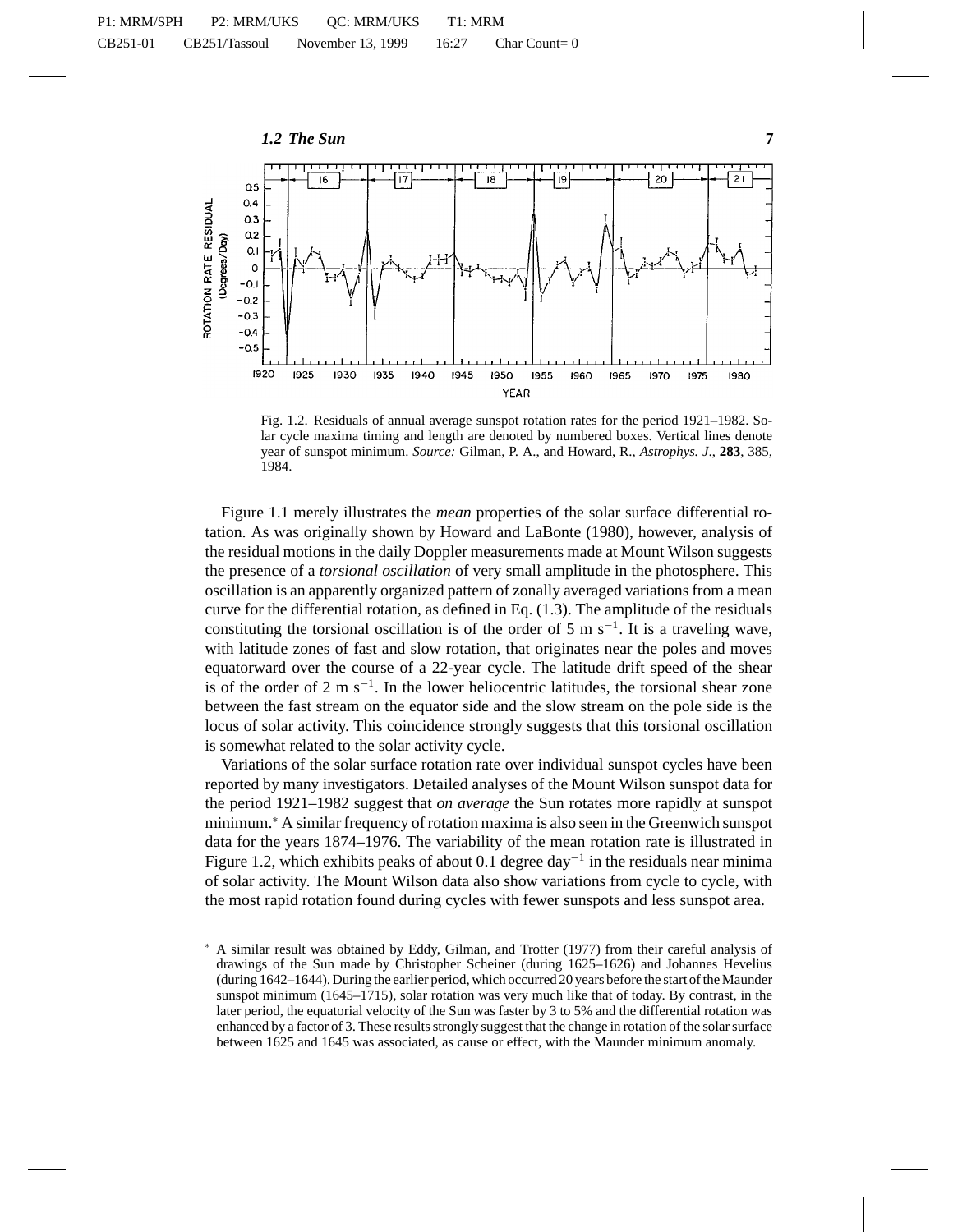#### **8** *Observational basis*

Very recently, Yoshimura and Kambry (1993) have found evidence for a *long-term* periodic modulation of the solar differential rotation, with a time scale of the order 100 years. This modulation was observed in the sunspot data obtained by combining Greenwich data covering the period 1874–1976 and Mitaka data covering the period 1943–1992. Their analysis suggests that there exists a well-defined periodic variation in the overall rotation rate of the photospheric layers. To be specific, it is found that the surface rotation rate reaches a maximum at solar cycle 14, decreases to a minimum at cycle 17, and increases again to reach a maximum at cycle 21. Moreover, the time profile of the long-term modulation of the solar rotation is quite similar to the time profile of the solar-cycle amplitude modulation, but the two profiles are displaced by about 23 years in time. Further study is needed to ascertain whether this long-term modulation is strictly periodic or part of a long-term aperiodic undulation.

Several observational efforts have been made to detect a *mean* north–south motion on the Sun's surface. Unfortunately, whereas the latitudinal and temporal variations of the solar rotation are reasonably well established, the general features of the meridional flow are still poorly understood. Three different techniques have been used to measure these very slow motions: (i) the Doppler shift of selected spectral lines, (ii) the displacement of magnetic features on the solar disk, and (iii) the tracing of sunspots or plages. A majority of Doppler observations suggests a poleward motion of the order of 10 m s−1, whereas others differ in magnitude and even in direction. Doppler data obtained with the Global Oscillation Network Group (GONG) instruments in Tucson from 1992 to 1995 indicate a poleward motion of the order of 20 m s<sup>-1</sup>, but the results also suggest that the Sun may undergo episodes in which the meridional speeds increase dramatically. The analysis of magnetic features shows the existence of a meridional flow that is poleward in each hemisphere and is of the order of 10 m s<sup>-1</sup>, which agrees with most of the Doppler measurements. On the contrary, sunspots or plages do not show a simple poleward meridional flow but a motion either toward or away from the mean latitude of solar activity, with a speed of a few meters per second. Analysis of sunspot positions generally shows equatorward motions at low heliocentric latitudes and poleward motions at high latitudes. Several authors have suggested that these discrepancies might be ascribed to the fact that different features are anchored at different depths in the solar convection zone. Accordingly, the meridional flow deep into this zone might be reflected by the sunspot motions, whereas the meridional flow in the upper part of this zone might be reflected by the other measurements. As we shall see in Section 5.2, these speculations have a direct bearing on the theoretical models of solar differential rotation.

#### *1.2.2 Helioseismology: The internal rotation rate*

The Sun is a very small amplitude variable star. Its oscillations are arising from a huge number of discrete modes with periods ranging from a few minutes to several hours. The so-called five-minute oscillations, which have frequencies between about 2 mHz and 4 mHz, have been extensively studied. They correspond to standing *acoustic* waves that are trapped beneath the solar surface, with each mode traveling within a welldefined shell in the solar interior. Since the properties of these modes are determined by the stratification of the Sun, accurate measurements of their frequencies thus provide a new window in the hitherto invisible solar interior.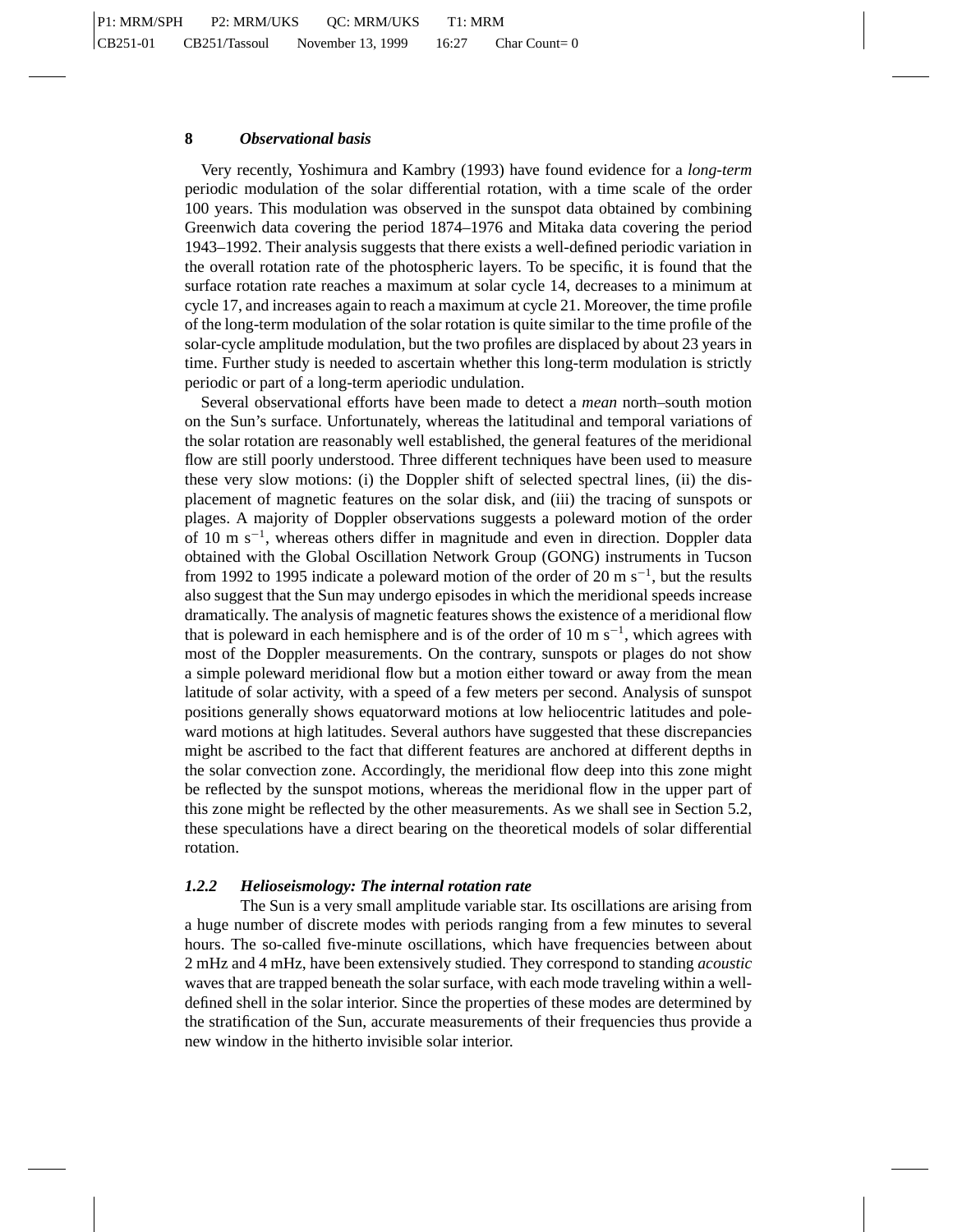#### *1.2 The Sun* **9**

To a first approximation, the Sun may be considered to be a spherically symmetric body. In that case, by making use of spherical polar coordinates  $(r, \theta, \varphi)$ , we can write the components of the Lagrangian displacement for each acoustic mode in the separable form

$$
\boldsymbol{\xi} = \left( \xi_r P_l^m, \ \xi_h \frac{d P_l^m}{d \theta}, \ \xi_h \frac{P_l^m}{\cos \theta} \frac{\partial}{\partial \varphi} \right) \cos(m\varphi - \omega_{n,l} t), \tag{1.4}
$$

where  $P_l^m(\cos \theta)$  is the associated Legendre function of degree *l* and order *m* (−*l* ≤  $m \leq +l$ ). The eigenfunctions  $\xi_r(r; n, l)$  and  $\xi_h(r; n, l)$  define the radial and horizontal displacements of the mode. Both functions depend on the integer *n*, which is related to the number of zeros of the function ξ*<sup>r</sup>* along the radius, and the integer*l*, which is the number of nodal lines on the solar surface. Because a spherical configuration has no preferred axis of symmetry, these eigenfunctions are independent of the azimuthal order *m*, so that to each value of the eigenfrequency  $\omega_{n,l}$  correspond  $2l + 1$  displacements. Rotation splits this degeneracy with respect to the azimuthal order *m* of the eigenfrequencies. Hence, we have

$$
\omega_{n,l,m} = \omega_{n,l} + \Delta \omega_{n,l,m}.\tag{1.5}
$$

Since the magnitude of the angular velocity  $\Omega$  is much less than the acoustic frequencies  $\omega_{n,l}$ , perturbation theory can be applied to calculate these frequency splittings. One can show that

$$
\Delta \omega_{n,l,m} = m \int_0^R \int_0^{\pi} K_{n,l,m}(r,\theta) \,\Omega(r,\theta) \,r \,dr \,d\theta,\tag{1.6}
$$

where the rotational kernels  $K_{n,l,m}(r, \theta)$  are functions that may be derived from a *nonrotating* solar model for which one has calculated the eigenfrequencies  $\omega_{n,l}$  and their corresponding eigenfunctions. Given measurements of the rotational splittings  $\Delta \omega_{n l m}$ , it is therefore possible, in principle, to solve this integral equation for the angular velocity.

Measurement of the rotational splitting  $\Delta \omega_{n,l,m}$  provides a measure of rotation *in a certain region* of the Sun. In fact, the acoustic modes of progressively lower *l* penetrate deeper into the Sun, so that the information on the angular velocity in the deeper layers is confined to splittings of low-*l* modes. Similarly, because only when an acoustic mode is quasi-zonal can it reach the polar regions, the information on the angular velocity at high heliocentric latitudes is confined to splittings of low-*m* modes. Since the measured splittings for the low-*l* and low-*m* modes have comparatively larger relative errors, determination of the function  $\Omega(r, \theta)$  thus becomes increasingly difficult with increasing depth and increasing latitude.

Several groups of workers have observed the splittings of acoustic frequencies that arise from the Sun's differential rotation. Figures 1.3 and 1.4 illustrate the inverted solution of Eq. (1.6) based on frequency splitting determinations from the latest GONG data (1996). Note that the equatorial rotation rate presents a steep increase with radius near  $r = 0.7R_{\odot}$ , thus suggesting the possibility of a discontinuity near the base of the convection zone. Note also that the equatorial rotation rate peaks near  $r = 0.95R_{\odot}$ , before decreasing with radius in the outermost surface layers. Figure 1.4 illustrates the latitudinal dependence of the inverted profile. In the outer convection zone, for latitude  $\phi$  < 30°, the rotation rate is nearly constant on cylinders, owing to a rapidly rotating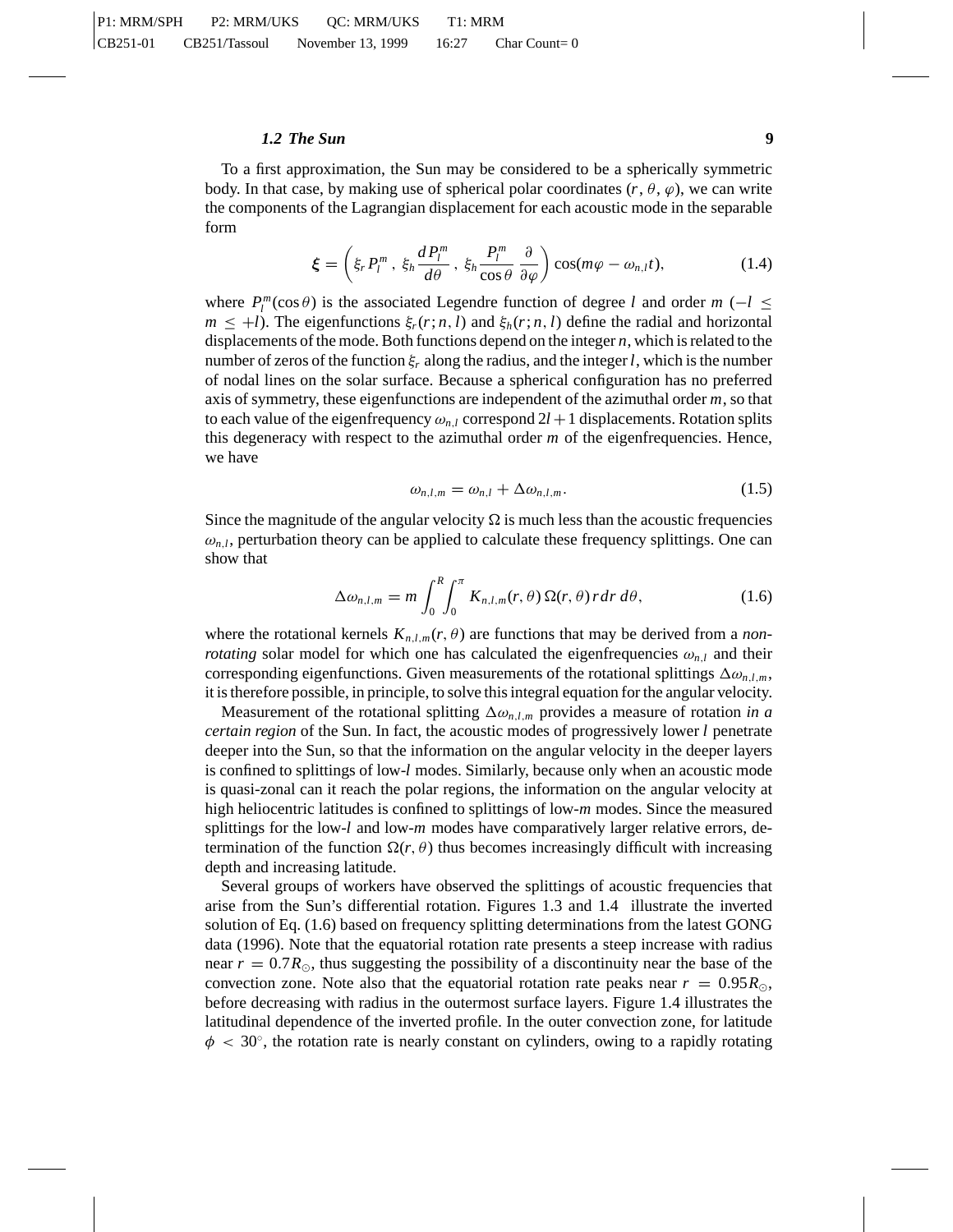

Fig. 1.3. Solar rotation rate inferred from the latest GONG data (1996). The curves are plotted as a function of radius at the latitudes of  $0°$  (top),  $30°$  (middle), and  $60°$  (bottom). The dashed curves indicate error levels. *Source:* Sekii, T., in *Sounding Solar and Stellar Interiors*(Provost, J., and Schmider, F. X., eds.), I.A.U. Symposium No 181, p. 189, Dordrecht: Kluwer, 1997. (By permission. Copyright 1997 by Kluwer Academic Publishers.)

belt centered near  $r = 0.95R_{\odot}$ . At higher latitudes, however, the rotation rate becomes constant on cones. The differential character of the rotation disappears below a depth that corresponds to the base of the convection zone. This solution agrees qualitatively with the inverted profiles obtained by other groups. Perhaps the most interesting result of these inversions is that they show no sign of a tendency for rotation to occur at constant angular velocity on cylinders throughout the outer convection zone.

In summary, several inversion studies indicate that the rotation rate in the solar convection zone is similar to that at the surface, with the polar regions rotating more slowly than the equatorial belt. Near the base of the convection zone, one finds that there exists an abrupt unresolved transition to essentially uniform rotation at a rate corresponding to some average of the rate in the convection zone. This shear layer, which is known as the *solar tachocline*, is centered near  $r = 0.7 R_{\odot}$ ; recent studies indicate that it is quite thin, probably no more than  $0.06R_{\odot}$ . The actual rotation rate in the radiative core remains quite uncertain, however, because of a lack of accurately measured splittings for low-*l* acoustic modes. Several investigators have found that from the base of the convection zone down to  $r \approx 0.1 - 0.2R_{\odot}$  their measurements are consistent with uniform rotation at a rate somewhat lower than the surface equatorial rate. Not unexpectedly, the rotation rate inside that radius is even more uncertain. Some studies suggest that the rotation rate of this inner core might be between 2 and 4 times larger than that at the surface. According to other investigators, however, it is more likely that this inner core rotates with approximately the same period as the outer parts of the radiative core. I shall not go into the disputes.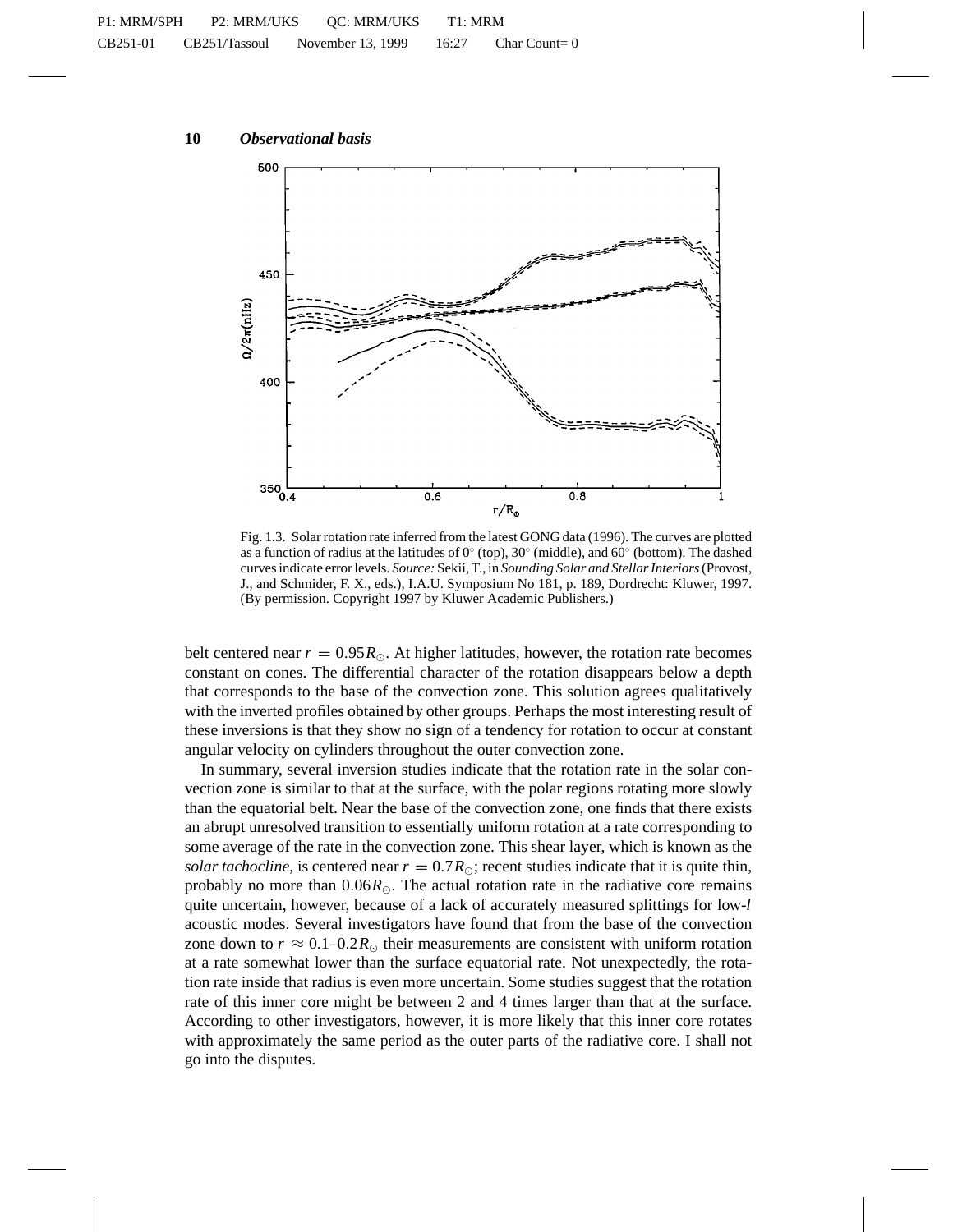

Fig. 1.4. Solar rotation rate as a function of normalized radius and latitude. Contours of isorotation are shown, superimposed on a gray-scale plot of the formal errors. A very dark background means a less reliable determination. *Source:* Korzennik, S. G., Thompson, M. J., Toomre, J., and the GONG Internal Rotation Team, in *Sounding Solar and Stellar Interiors* (Provost, J., and Schmider, F. X., eds.), I.A.U. Symposium No 181, p. 211, Dordrecht: Kluwer, 1997. (Courtesy of Dr. F. Pijpers. By permission; copyright 1997 by Kluwer Academic Publishers.)

#### **1.3 Single stars**

As was noted in Section 1.1, two basic methods have been used to measure rotational velocities of single stars. One of them consists of extracting rotational broadening from a spectral line profile, from which one infers the *projected* equatorial velocity v sin *i* along the line of sight. The other one consists of determining the modulation frequency of a star's light due to the rotation of surface inhomogeneities (such as spots or plages) across its surface. If observable, this modulation frequency is a direct estimate of the star's rotation period  $P_{\text{rot}}$ , which is free of projection effects. Hence, given a radius *R* for the star, this period can be transformed into a *true* equatorial velocity v  $(=\Omega R=2\pi R/P_{\text{rot}}).$ 

The spectrographic method has proven useful in determining the projected velocities for stars of spectral type O, B, A, and F. In fact, v sin *i* measurements can only be used in a statistical way because the inclination angle *i* is generally unknown. Evidence for random orientation of rotation axes is found in the lack of correlation between the measured values of v sin *i* and the galactic coordinates of the stars. For randomly oriented rotation axes, one can thus convert the average projected equatorial velocity  $\langle v \sin i \rangle$  for a group of stars to an average equatorial velocity  $\langle v \rangle$ , taking into account that the average value  $\langle \sin i \rangle$  is equal to  $\pi/4$ . Numerous statistical studies have been made over the period 1930–1970. The main results pertaining to stellar rotation have been assembled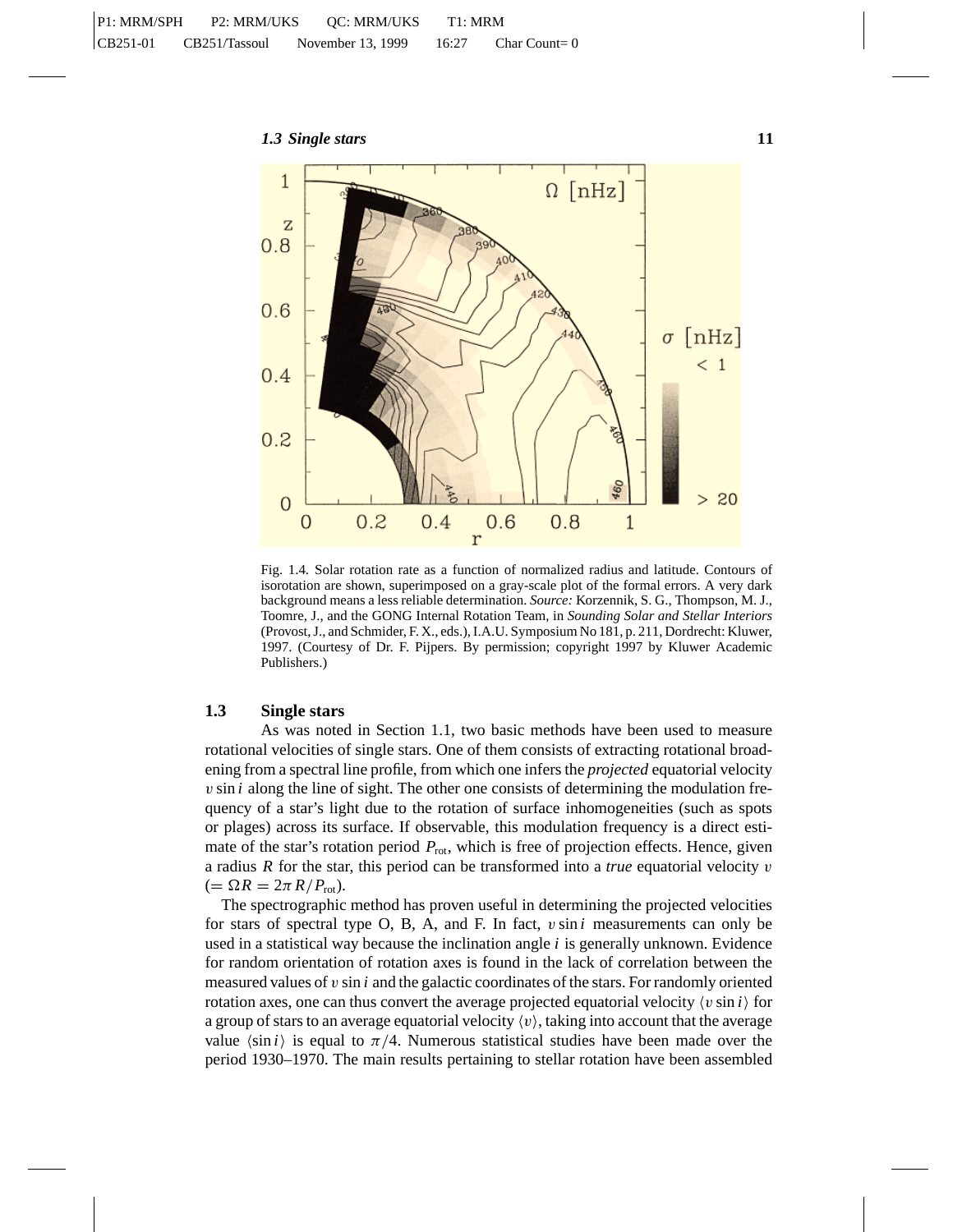

Fig. 1.5. Mean projected equatorial velocities for a number of different classes of stars as compared with normal main-sequence stars. *Source:* Slettebak, A., in *Stellar Rotation* (Slettebak, A., ed.), p. 5, New York: Gordon and Breach, 1970. (By permission. Copyright 1970 by Gordon and Breach Publishers.)

by Slettebak and are summarized in Figure 1.5. In this figure the mean observed rotational velocities for single, normal, main-sequence stars are compared with the mean observed v sin *i*s for giant and supergiant stars, Be stars, peculiar A-type and metallic-line stars, and Population II objects.

The distribution of rotational velocities along the main sequence is quite remarkable: *Rotation increases from very low values in the F-type stars to some maximum in the B-type stars*. However, a different picture emerges when one considers the mean rotation periods rather than the mean equatorial velocities. This is illustrated in Table 1.1 which lists typical values of the masses, radii, equatorial velocities, angular velocities, and rotation periods. Note that the periods reach a minimum value of about 0.56 day near spectral type A5, and they increase rather steeply on both sides so that the G0- and O5 type stars have approximately the same rotation period. The large observed values  $\langle v \rangle$ for the upper main-sequence stars are thus entirely due to the large radii of these stars.

The open circles in Figure 1.5 represent mean rotational velocities for stars belonging to the luminosity classes III and IV; they are connected by a broad cross-hatched band, thus suggesting uncertainties in the mean rotational velocities for the giant stars. According to Slettebak, the very low point at spectral type A0 can probably be interpreted in terms of selection effects. In any case, the broad band indicates that the early-type giants rotate more slowly than the main-sequence stars of corresponding spectral types, whereas for the late A- and F-types the giants rotate more rapidly than their main-sequence counterparts.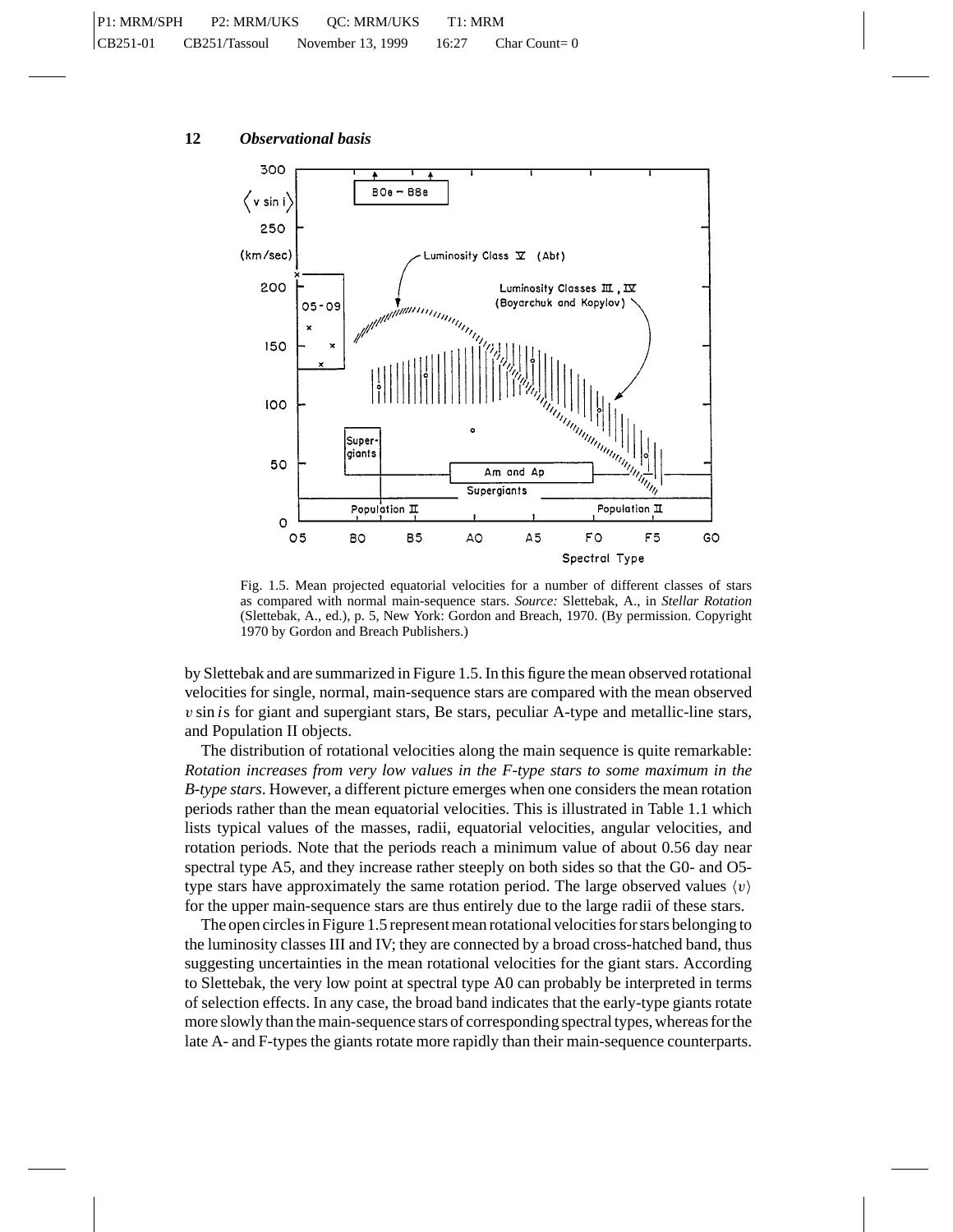#### *1.3 Single stars* **13**

| Spectrum<br>(class V) | M<br>$(M_{\odot})$ | R<br>$(R_{\odot})$ | $\boldsymbol{v}$<br>$(km s^{-1})$ | Ω<br>$(10^{-5} s^{-1})$ | $P_{\rm rot}$<br>(days) |
|-----------------------|--------------------|--------------------|-----------------------------------|-------------------------|-------------------------|
| O <sub>5</sub>        | 39.5               | 17.2               | 190                               | 1.5                     | 4.85                    |
| B0                    | 17.0               | 7.6                | 200                               | 3.8                     | 1.91                    |
| B5                    | 7.0                | 4.0                | 210                               | 7.6                     | 0.96                    |
| A <sub>0</sub>        | 3.6                | 2.6                | 190                               | 10.0                    | 0.73                    |
| A5                    | 2.2                | 1.7                | 160                               | 13.0                    | 0.56                    |
| F <sub>0</sub>        | 1.75               | 1.3                | 95                                | 10.0                    | 0.73                    |
| F <sub>5</sub>        | 1.4                | 1.2                | 25                                | 3.0                     | 2.42                    |
| G <sub>0</sub>        | 1.05               | 1.04               | 12                                | 1.6                     | 4.55                    |
|                       |                    |                    |                                   |                         |                         |

Table 1.1. *Average rotational velocities of main-sequence stars.*

*Source*: McNally, D., *The Observatory*, **85**, 166, 1965.

This behavior can be interpreted as an evolutionary effect. As we know, the rapidly rotating B- and A-type main-sequence stars evolve to luminosity classes III and IV in later spectral types. But then, the drop in rotation as the star's radius increases is compensated by the steeper drop in rotation along the main sequence, so that the evolving star still has a larger equatorial velocity than its main-sequence counterpart. As we shall see in Section 6.5, the drop in rotation for the giants takes place between spectral types G0 III and G3 III; the drop for subgiants occurs a little earlier, at spectral types F6 IV to F8 IV.

Supergiants and Population II stars are shown schematically near the bottom of Figure 1.5. The supergiants of all spectral types do not show conspicuous rotations. They show no sudden decrease in rotation either, although rotational velocities up to 90 km s<sup>−1</sup> are observed for spectral types earlier than F9. The apparent rotation velocities of Population II stars are also small, with v sin *i* values smaller than 30 km s<sup>−1</sup>. Note also that the mean rotational velocities of the peculiar A-type stars and metallic-line stars are considerably smaller than the means for normal stars of corresponding spectral types. Finally, going to the other extreme, we note that the Be stars rotate most rapidly, and individual rotational velocities of 500 km  $s^{-1}$  have been observed by Slettebak. These stars are shown separately on Figure 1.5, with arrows indicating that their mean rotational velocities are in reality larger than shown. (As we shall see in Sections 6.3.2 and 6.3.4, however, there are no early-type stars with rotation rates anywhere near the critical rate at which centrifugal force balances gravity at the equator.) As a rule, the white dwarfs rotate rather slowly, with typical v sin *i* values of order 20 km s−1, and none of them rotates faster than 60 km s<sup> $-1$ </sup>.

To put the relation between stellar age and axial rotation on a firm quantitative basis, several authors have obtained projected equatorial velocities for stars belonging to open clusters and associations. Detailed statistical analyses have been made by Bernacca and Perinotto (1974) and Fukuda (1982). In Figure 1.6, which is derived from data presented by Fukuda, we compare the average rotational velocity loci for field and cluster stars. As was done in Figure 1.5, the data have been grouped to smooth out irregularities in the distributions of  $\langle v \sin i \rangle$  along the main sequence (see also Section 6.3). Figure 1.6 shows that field and cluster stars of spectral type O, B, and A have mean projected rotational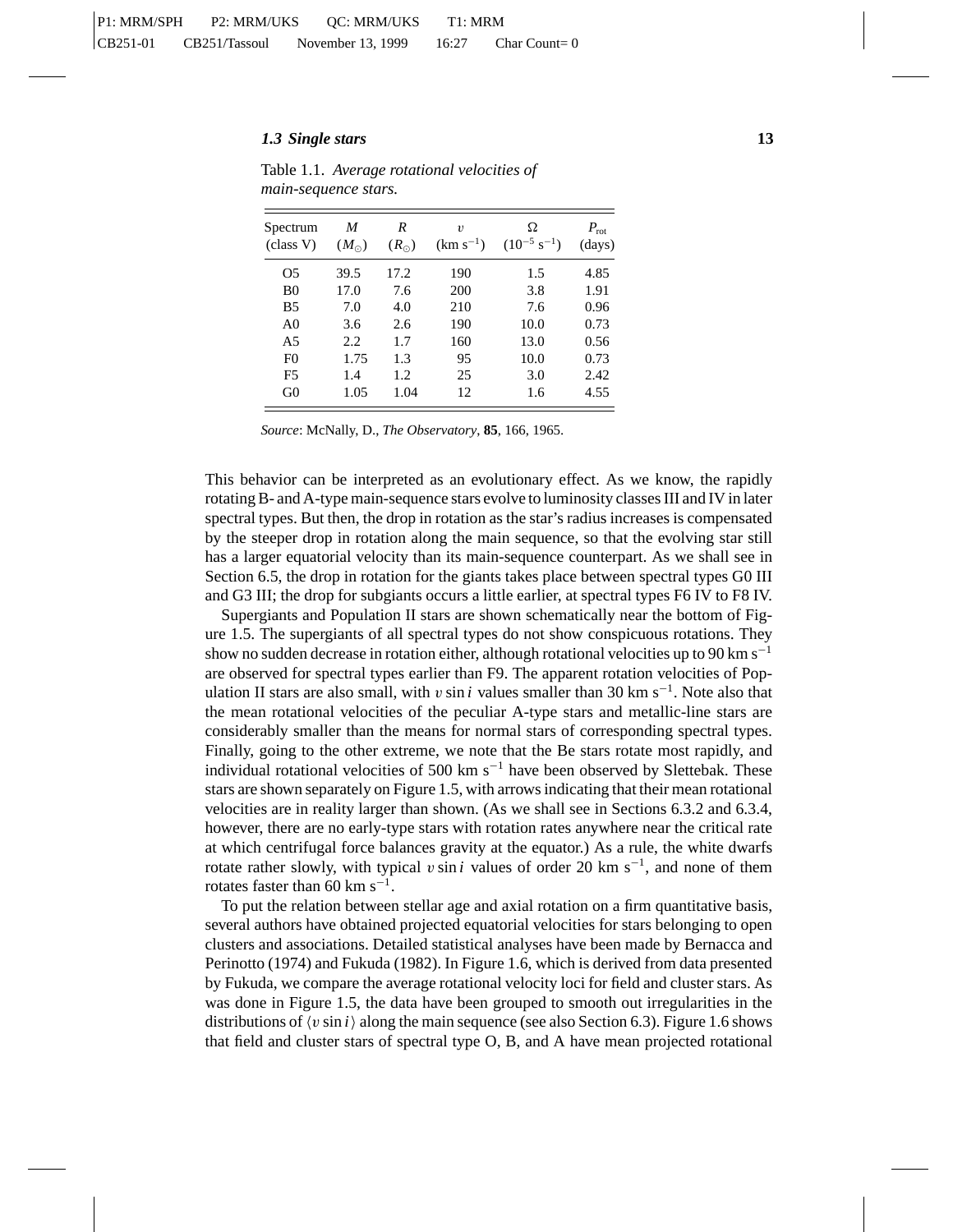

Fig. 1.6. Mean projected equatorial velocities for early-type field and cluster stars. Note that the open-cluster F dwarfs rotate more rapidly than their older, field counterparts. *Source:* Stauffer, J. R., and Hartmann, L. W., *Publ. Astron. Soc. Pacific*, **98**, 1233, 1986. (Courtesy of the Astronomical Society of the Pacific.)

velocities in the range 150–200 km s<sup> $-1$ </sup>. Within each spectral type, the mean rotational velocities of the field stars earlier than spectral type F0 are almost the same as those in clusters. Later than spectral type F0, however, the rotational velocities steeply decrease with increasing spectral type, dropping to below 20 km s<sup> $-1$ </sup> at spectral type G0. Note also that the F-type cluster stars, which are generally younger than the field stars, rotate more rapidly than their field counterparts. This result confirms Kraft's (1967) original finding that *the mean rotational velocities of late-F and early-G stars decline with advancing age*. This correlation between rotation and age was quantified shortly afterward by Skumanich (1972), who pointed out that the surface angular velocity of a solar-type star decays as the inverse square root of its age. To a good degree of approximation, we thus let

$$
\Omega \propto t^{-1/2},\tag{1.7}
$$

which is known as *Skumanich's law*. (Other mathematical relations between rotation and age have been suggested, however.) As we shall see in Section 7.2, such a spin-down process is consistent with the idea that magnetically controlled stellar winds and/or episodic mass ejections from stars with outer convection layers continuously decelerate these stars as they slowly evolve on the main sequence.

An inspection of Figure 1.5 shows that appreciable rotational velocities are common among the *normal* O-, B-, and A-type stars along the main sequence, whereas they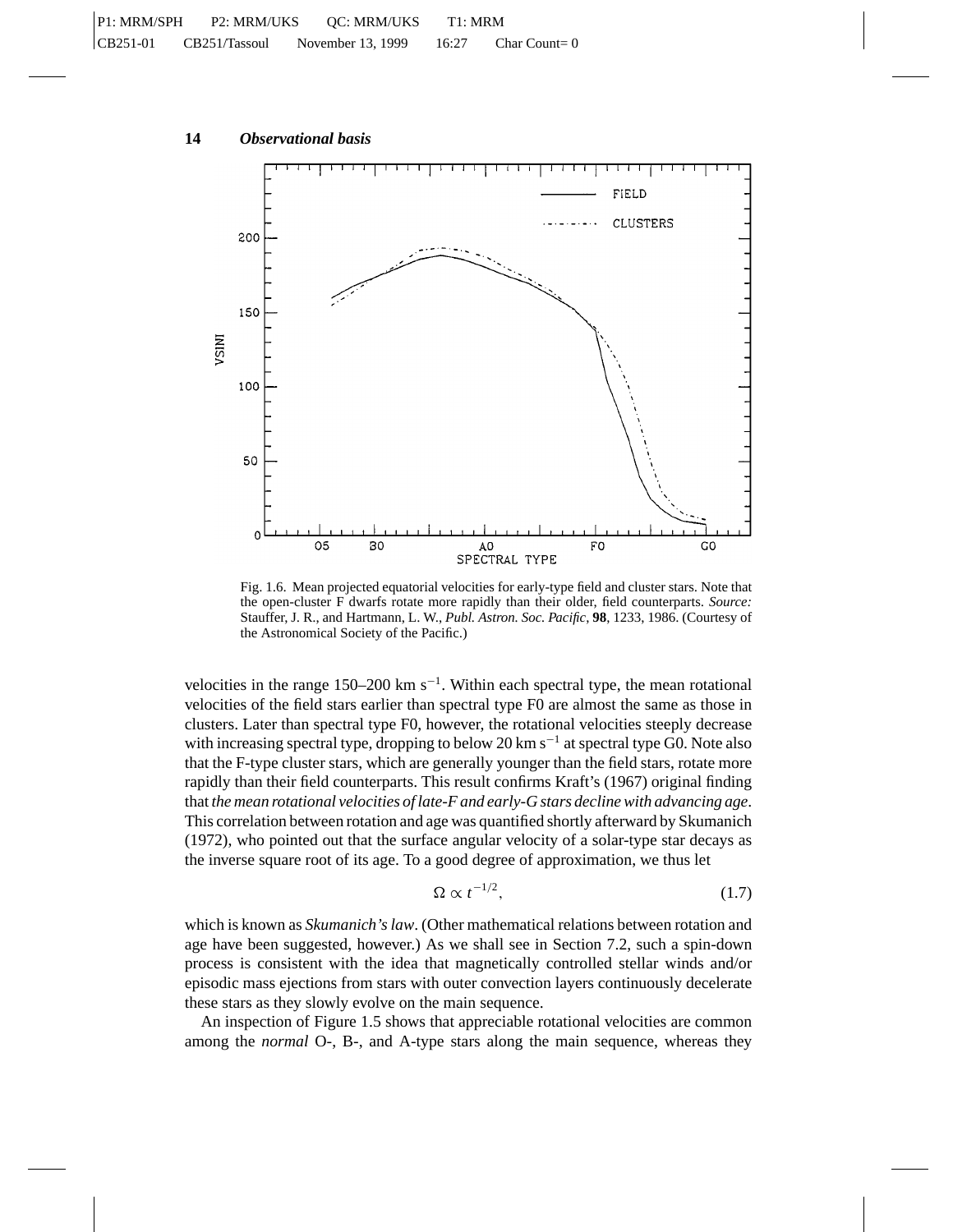

Fig. 1.7. Rotational velocity distribution for α Persei members. *Source:* Stauffer, J. R., Hartmann, L. W., and Jones, B. F., *Astrophys. J.*, **346**, 160, 1989.

virtually disappear near spectral type F5. Several photometric and spectroscopic studies made during the 1980s have confirmed that late-type, old field dwarfs with few exceptions are slow rotators, with true equatorial velocities less than 10 km s<sup> $-1$ </sup> in most stars. Fortunately, because continuous mass loss or discrete mass ejections cause spin-down of stars having convective envelopes, this sharp drop in rotational velocities along the main sequence is considerably reduced in younger stellar groups. Hence, clues to the rotational evolution of low-mass stars may be gained from the study of stars belonging to open clusters. This is illustrated in Figures 1.7 and 1.8, which depict, respectively, the rotational velocity distributions for lower main-sequence stars in the  $\alpha$  Persei cluster (age  $\sim$  50 Myr) and in the Hyades (age  $\sim$  600 Myr). Figure 1.7 shows that the young  $\alpha$ Persei cluster has a large number of very slowly rotating stars and a significant number of stars with projected equatorial velocities greater than 100 km s−1. This is in contrast to the older Hyades, where G and K dwarfs are slow rotators, with the mean equatorial velocity appearing to decrease at least until spectral type K5. There is one prominent exception in Figure 1.8, however, a K8 dwarf that is the earliest known member of a population of relatively rapidly rotating late K- and M-type Hyades stars. These are genuine evolutionary effects that will be discussed in Section 7.4.2.

Other essential clues to the initial angular momentum distribution in solar-type stars can be obtained from the rotational velocity properties of low-mass, pre–main-sequence stars. These stars are commonly divided into two groups: the *classical*T Tauri stars, which have evidence of active accretion, and the *weak-line* T Tauri stars, which do not. Several photometric monitoring surveys have successfully determined rotation periods for a large number of these stars. It appears likely that most of the weak-line stars rotate faster than the classical T Tauri stars. Moreover, as was originally found by Attridge and Herbst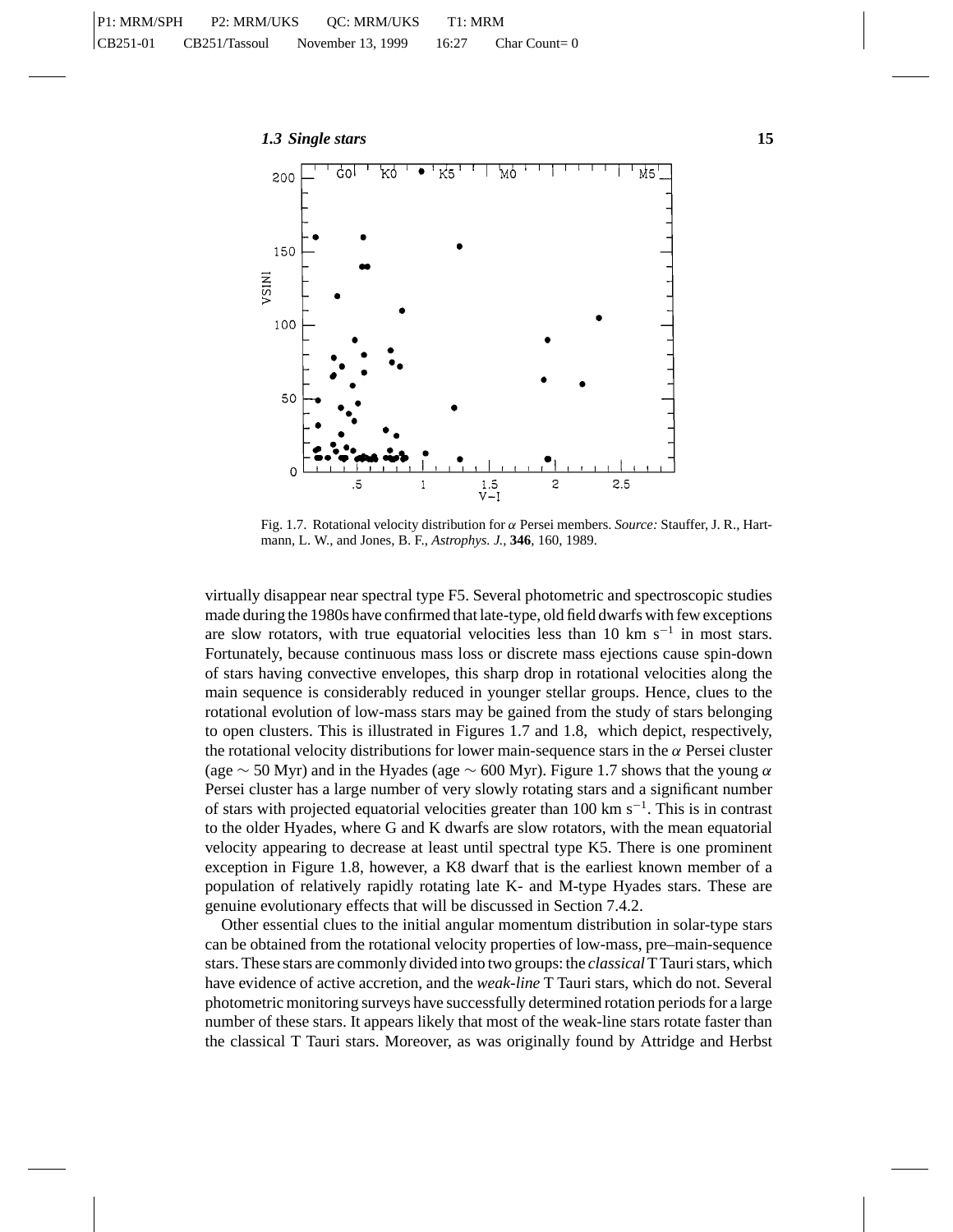

Fig. 1.8. Rotational velocity distribution for 23 Hyades stars. *Source:* Radick, R. R., Thompson, D. T., Lockwood, G. W., Duncan, D. K., and Baggett, W. E., *Astrophys. J.*, **321**, 459, 1987.

(1992), the frequency distribution of rotation periods for the T Tauri stars in the Orion Nebula cluster is distinctly bimodal. Figure 1.9 illustrates the frequency distribution of known rotation periods for these stars, combining the data for the Trapezium cluster, the Orion Nebula cluster, and other T associations. *This combined distribution is clearly bimodal, with a sparsely populated tail of extremely slow rotators*. The implications of this bimodality will be further discussed in Section 7.4.1.

### **1.4 Close binaries**

In Section 1.1 we pointed out that the early-type components of close binaries rotate more slowly than the average of single stars of the same spectral type. In contrast, whereas the rotational velocities of single main-sequence stars of spectral type F5 and later are quite small (i.e., less than 10 km s<sup>-1</sup>), appreciable rotations are common among the late-type components of close binaries. It has long been recognized that the distribution of rotational velocities in the close binaries is caused mostly by tidal interaction between the components, although some other processes – such as stellar winds, gravitational radiation, and large-scale magnetic fields – may also play a definite role in some binaries. To be specific, all types of tidal interaction involve an exchange of kinetic energy and angular momentum between the orbital and rotational motions. If we neglect stellar winds, the total angular momentum will be conserved in the tidal process. However, due to tidal dissipation of energy in the outer layers of the components, the total kinetic energy will decrease monotonically. Accordingly, as a result of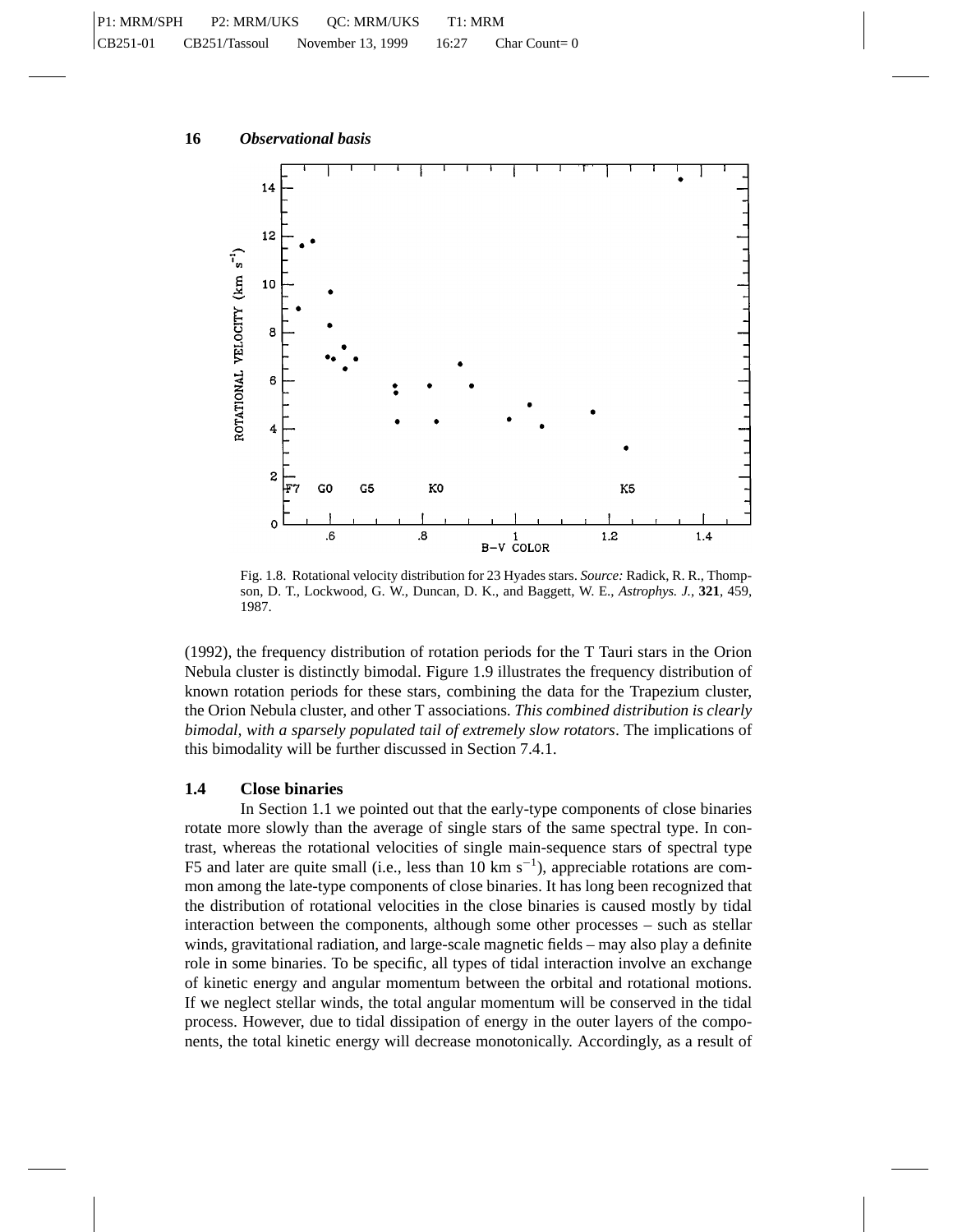

Fig. 1.9. Histogram showing the frequency distribution of rotation periods of T Tauri stars. This figure combines the data for the Trapezium cluster, the Orion Nebula cluster, and other T associations. *Source:* Eaton, N. L., Herbst, W., and Hillenbrand, L. A., *Astron. J.*, **110**, 1735, 1995.

various dissipative processes, a close binary starting from a wide range of initial spin and orbital parameters might eventually reach a state of minimum kinetic energy. This equilibrium state is characterized by a circular orbit, where the stellar spins are aligned and synchronized with the orbital spin.

As we shall see in Sections 8.2–8.4, however, in detached binaries the synchronization of the components proceeds at a much faster pace than the circularization of their orbits. Accordingly, the rotation of each component will quickly synchronize with the instantaneous orbital angular velocity *at periastron*,

$$
\Omega_p = \frac{(1+e)^{1/2}}{(1-e)^{3/2}} \Omega_0,
$$
\n(1.8)

where the tidal interaction is the most important during each orbital revolution. (As usual, *e* is the orbital eccentricity and  $\Omega_0$  is the mean orbital angular velocity.) Figure 1.10 illustrates this concept of *pseudo-synchronism* for a sample of selected eclipsing binaries with eccentric orbits for which we have accurate absolute dimensions. This figure compares the observed rotational velocities with the computed rotational velocities, assuming synchronization at periastron. We observe that most points scatter along the 45-degree line, indicating that pseudo-synchronization obtains in most close binaries of short orbital periods, either perfectly or approximately.

Observations show that an upper limit to the orbital period exists at which the observed rotational velocities begin to deviate very much from the synchronization (or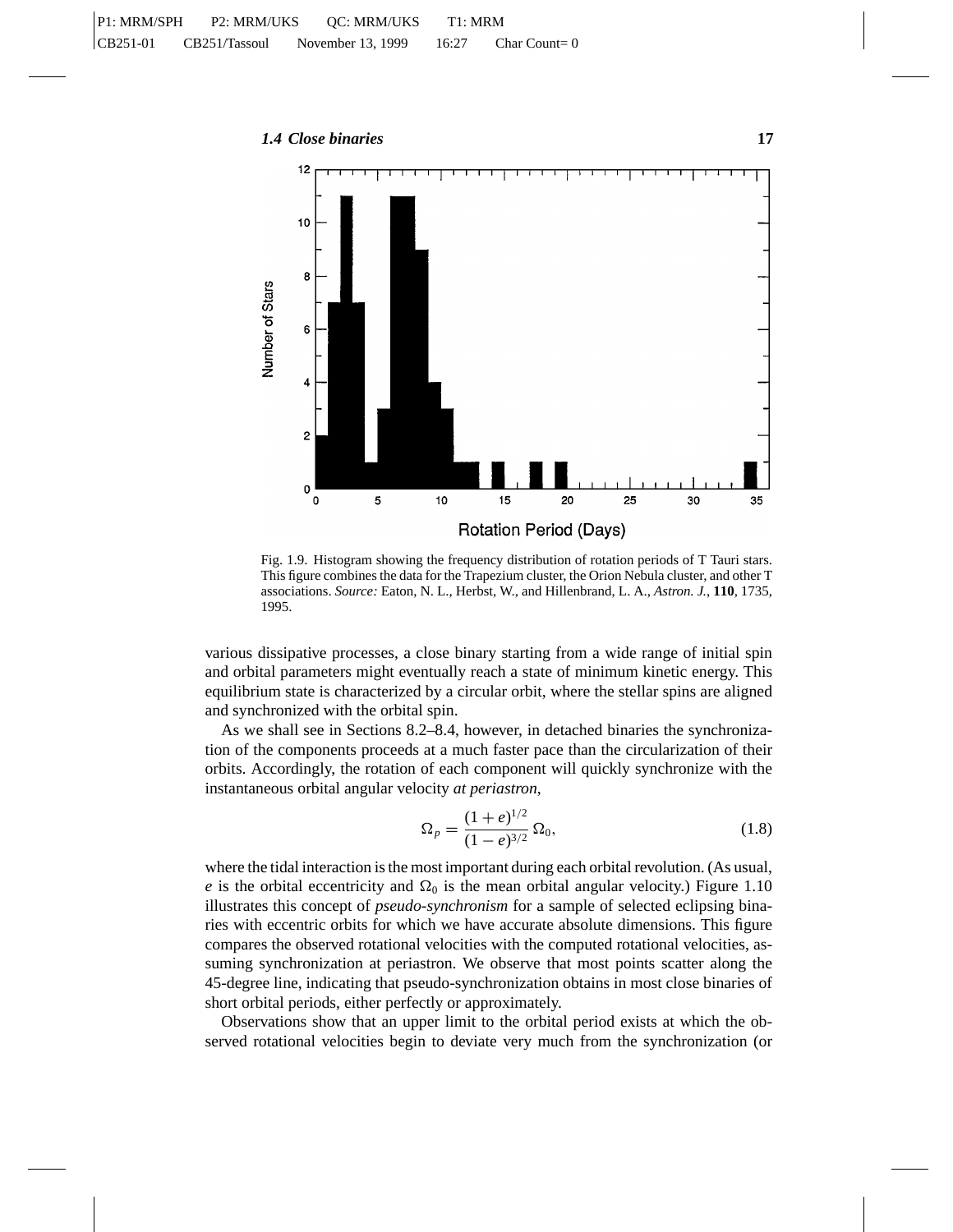

Fig. 1.10. Predicted versus observed rotational velocities assuming synchronization at periastron. The diagonal line is the locus of pseudo-synchronous rotation. *Source:* Claret, A., and Gim´enez, A., *Astron. Astrophys.*, **277**, 487, 1993.

pseudo-synchronization) period. As was originally noted by Levato (1976), the orbital period below which main-sequence binary components are still rotating in synchronism depends on spectral type. Specifically, he found that the largest orbital period for full synchronism is about 4–8 days in the early B spectral range, decreases to a minimum value of about 2 days at mid A-type, and increases up to 10–14 days at mid F-type. Subsequent investigations have confirmed that the tendency toward synchronization between the axial rotation and orbital revolution is indeed stronger in the F-type and later types than in the hotter ones. However, these studies have also demonstrated that *in the whole early spectral range synchronism (or pseudo-synchronism) extends up to binary separations substantially greater than previously held*. For example, the rotational properties of a large sample of early-type double-lined spectroscopic binaries have been investigated by Giuricin, Mardirossian, and Mezzetti (1985). Their statistical study indicates that a considerable tendency toward pseudo-synchronization extends up to a distance ratio  $d/R \approx 20$  in the early-type (from O to F5) close binaries. (Here *d* is the mean distance between the components and *R* is the radius.) In fact, only for  $d/R \gtrsim 20$  do pronounced doviations from synchronism at periodical because the rule in these binaries. In terms deviations from synchronism at periastron become the rule in these binaries. In terms of orbital periods (for an easier comparison with Levato's underestimated upper limit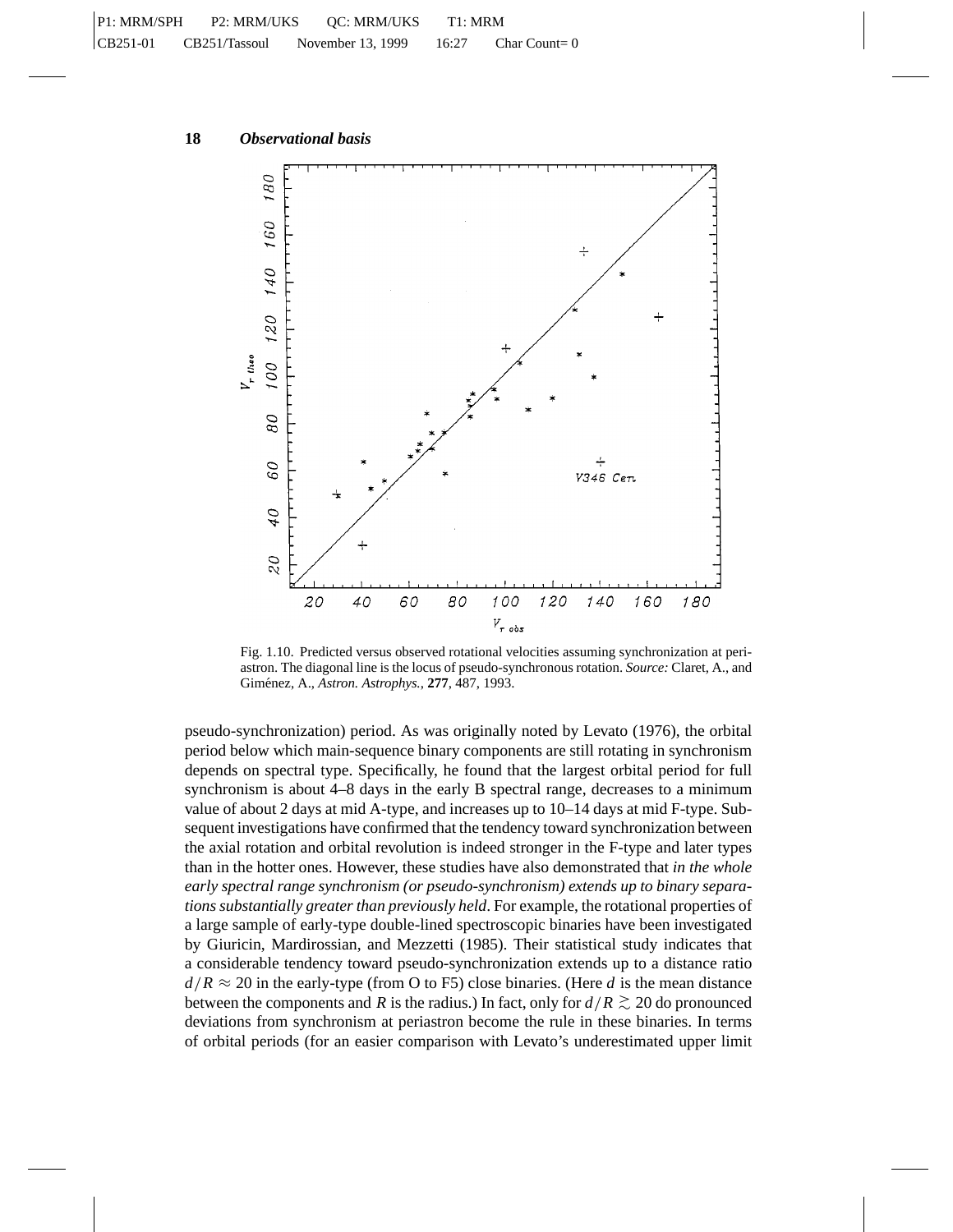

Fig. 1.11. Period–eccentricity distribution for a sample of spectroscopic binaries with Atype primaries. Single-lined binaries are shown as crosses; double-lined binaries are shown as filled circles. *Source:* Matthews, L. D., and Mathieu, R. D., in *Complementary Approaches to Double and Multiple Star Research* (McAlister, H., and Hartkopf, W. I., eds.), *A.S.P. Conference Series*, **32**, 244, 1992. (Courtesy of the Astronomical Society of the Pacific.)

periods), a limiting value of  $d/R \approx 20$  corresponds to orbital periods of about 26, 18, and 13 days at spectral types B2, A0, and A5, respectively.

It is a well-known fact that circular (or nearly circular) orbits greatly predominate in short-period binaries. Since tidal interaction between the components of close binaries will tend to circularize their orbits, the precise determination of the cutoff period above which binaries display eccentric orbits appears to be a valuable test for the tidal theories. Giuricin, Mardirossian, and Mezzetti (1984) have studied the period–eccentricity distribution for a large sample of early-type detached binaries, excluding systems believed to have undergone (or to be undergoing) mass exchange between the components. They found that almost all binaries have circular or nearly circular orbits for orbital periods *P* smaller than 2 days. However, a mixed population of circular and eccentric orbits was found in the period range 2–10 days. Beyond  $P = 10$  days all orbits are eccentric. A similar result was obtained by Matthews and Mathieu (1992), who investigated the period–eccentricity distribution of a sample of spectroscopic binaries with A-type primary stars. Figure 1.11 clearly shows that all binaries with orbital periods less than *P*  $\approx$  3 days have circular or almost circular orbits (i.e., *e* < 0.05). Binaries with periods between 3 and 10 days are found with either circular or eccentric orbits, with the maximum eccentricity increasing with period. The longest-period circular orbit is at  $P = 9.9$ days. This is exactly the kind of distribution one may expect to find for a sample of detached binaries with a *random* distribution of ages, where the population of circular and eccentric orbits becomes increasingly mixed as the *P*s tend toward an upper limit period above which all orbits become eccentric.<sup>∗</sup> For comparison, Figure 1.12 illustrates

<sup>∗</sup> More recently, Mermilliod (1996, Fig. 2) has shown that this upper limit period was actually close to 25 days for a sample of 39 late-B and A-type binary stars belonging to open clusters. Note also that most of the O-type binaries with periods less than 30 days have circular orbits, whereas the long-period systems have eccentric orbits (Massey, 1982, p. 258).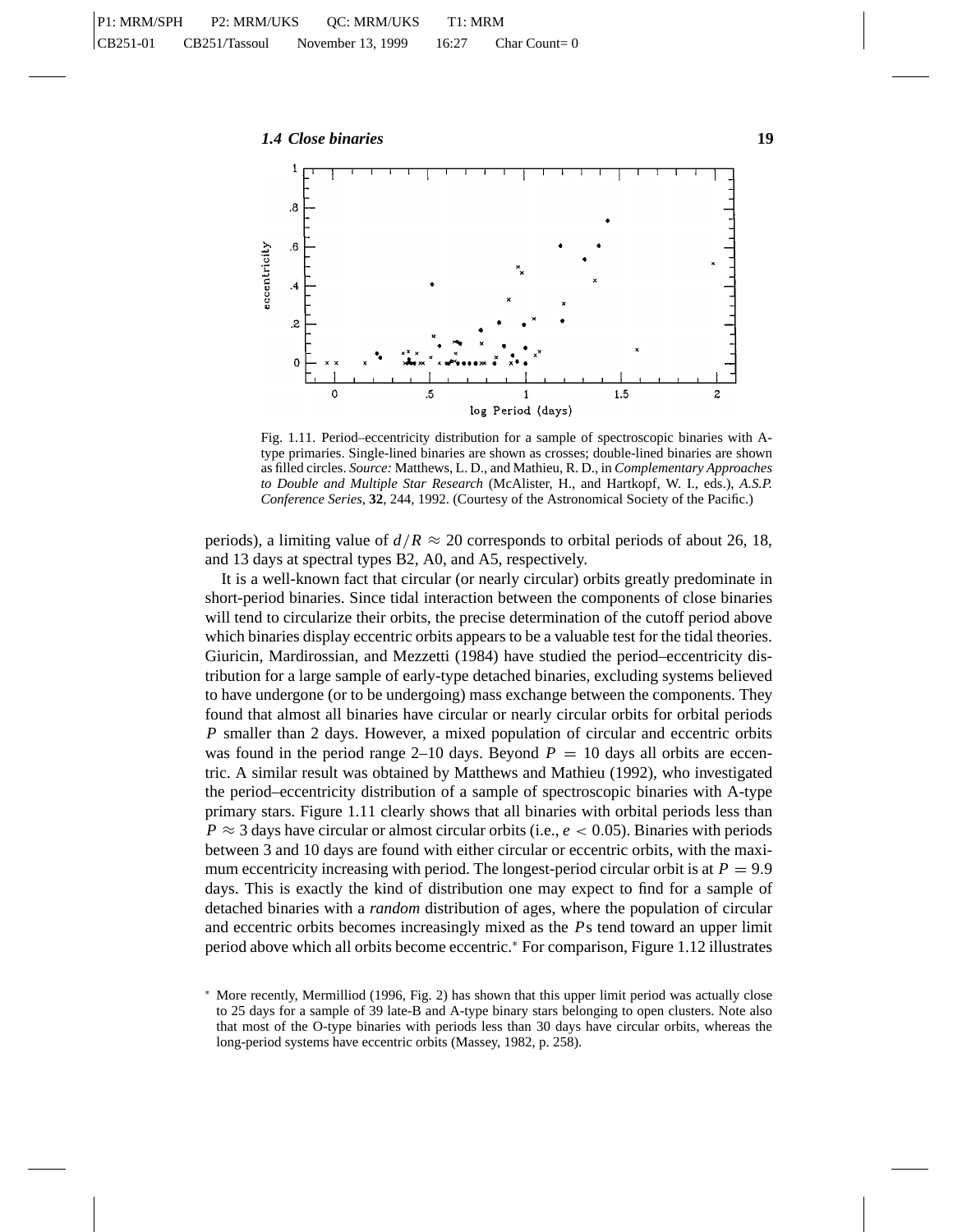

Fig. 1.12. Period–eccentricity distribution for a sample of spectroscopic binaries with red giant primaries. *Source:* Mermilliod, J. C., Mayor, M., Mazeh, T., and Mermilliod, J. C., in *Binaries as Tracers of Stellar Formation* (Duquennoy, A., and Mayor, M., eds.), p. 183, Cambridge: Cambridge University Press, 1992.

the period–eccentricity distribution of spectroscopic binaries with red giant primaries. Not unexpectedly, because red giants reach larger radii than main sequence stars, circular orbits are found for larger orbital periods. Note also the mixed population of circular and eccentric orbits in the period range 80–300 days. Again, this is caused by the mixing of all red giants, since the sample contains a range in age and mass.

It will be shown in Sections 8.2–8.4 that the degree of circularity of an orbit depends on how long the tidal forces have been acting on the components of a close binary. The study of binaries belonging to clusters is of particular interest, therefore, since these are the only stars for which one has some information about their ages. Mayor and Mermilliod (1984) were the first to study the orbital eccentricities for a *coeval* sample of late-type binaries in open clusters (33 red-dwarf binaries in the Hyades, Pleiades, Praesepe, and Coma Berenices open clusters). They found that all binaries with periods shorter than 5.7 days display circular orbits whereas all orbits with longer periods have significant eccentricities. More recently, it has been found that other coeval samples with different evolutionary ages exhibit transitions between circular and eccentric orbits at distinct cutoff periods. It is immediately apparent from Table 1.2 that *the transition period*  $P_{\text{cut}}$ *increases monotonically with the sample age*  $t_a$ *. Accordingly, the observed*  $t_a-P_{\text{cut}}$ relation strongly suggests that the circularization mechanism is operative *during* the main-sequence lifetime of the stars – pre–main-sequence tidal circularization is permitted but not required by present observations. This provides a very important test for the tidal mechanisms since the theoretical circularization time cannot exceed the sample age at cutoff period.

Tidal interaction in the RS CVn stars poses quite a challenging problem also. In fact, in these chromospherically active binaries there is still a tendency toward synchronization in the period range 30–70 days, up to  $P = 100$  days. However, asynchronous rotators are present in all period groups, even among binaries with orbital periods of 30 days or less. In these systems one also finds that the rotation periods are either shorter or longer than the orbital periods, independent of the orbital eccentricities. As was shown by Tan, Wang, and Pan (1991), however, asynchronous RS CVn stars have orbital eccentricities that are larger, on the average, than the eccentricities of pseudo-synchronously rotating systems.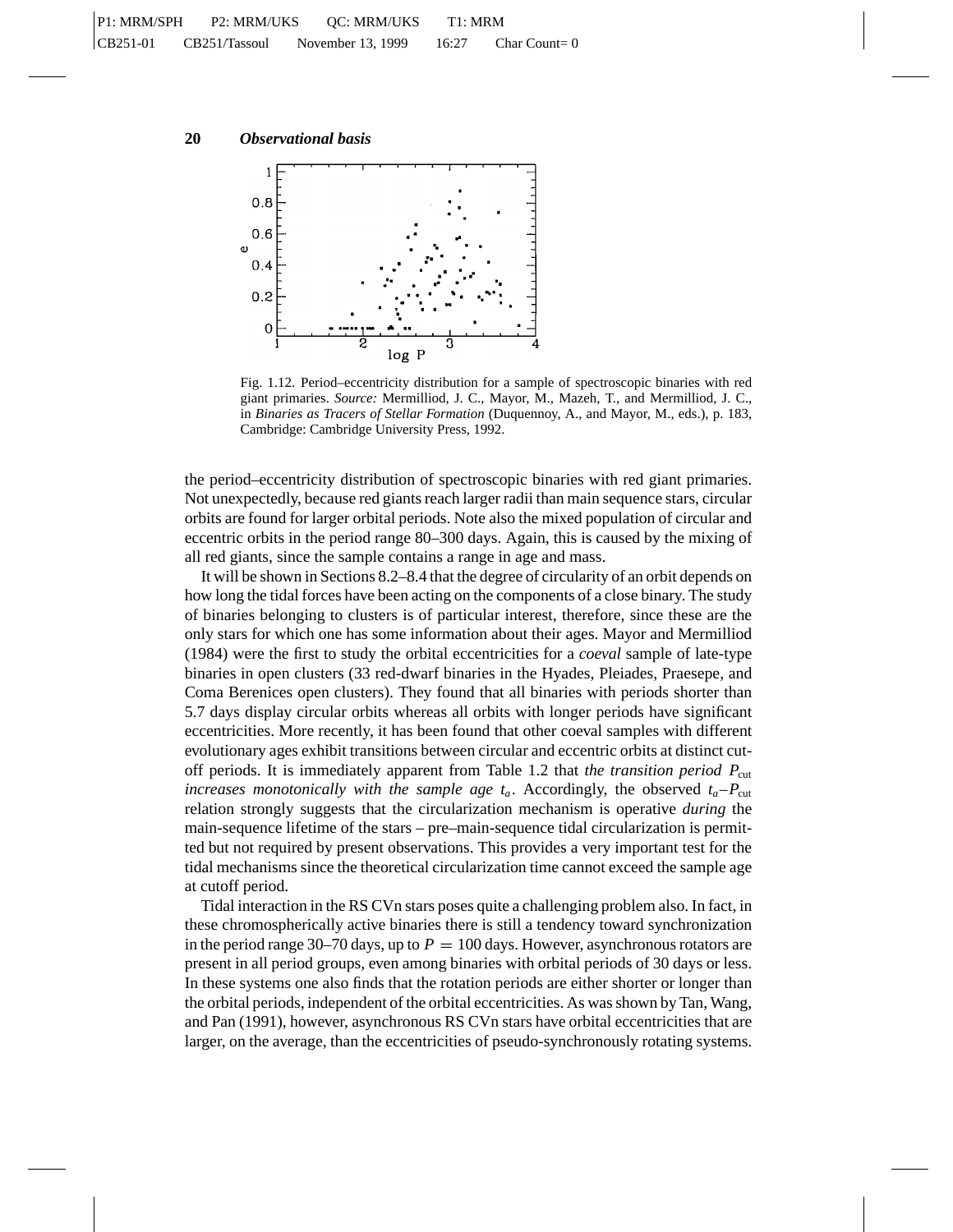| <b>Binary Sample</b> | <b>Cutoff Period</b><br>$\text{(day)}$ | Age<br>(Gyr) |
|----------------------|----------------------------------------|--------------|
| Pre-main-sequence    | 4.3                                    | 0.003        |
| Pleiades             | 7.05                                   | 0.1          |
| Hyades/Praesepe      | 8.5                                    | 0.8          |
| M67                  | 12.4                                   | 4.0          |
| Halo                 | 18.7                                   | 17.6         |

Table 1.2. *The observed*  $t_a-P_{\text{cut}}$  *relation.* 

*Source*: Mathieu, R. D., Duquennoy, A., Latham, D. W., Mayor, M., Mazeh, T., and Mermilliod, J. C., in *Binaries as Tracers of Stellar Formation* (Duquennoy, A., and Mayor, M., eds.), p. 278, Cambridge: Cambridge University Press, 1992.

These authors also found that the chromospheric activity in their sample of asynchronous binaries is lower, on the average, than in synchronous RS CVn stars. If so, then, other braking mechanisms (e.g., magnetically driven winds) must be interfering with tidal interaction in these giant binary stars. To make the problem even more complex, let us note that Stawikowski and Glebocki (1994) have found another basic difference between the synchronous and asynchronous long-period RS CVn stars, when their primary component is a late-type giant or subgiant: *Whereas for synchronously rotating stars the assumption about coplanarity of their equatorial and orbital planes is justified, in most asynchronous binaries the rotation axis of the primary is not perpendicular to the orbital plane*. A similar result was obtained by Glebocki and Stawikowski (1995, 1997) for late-type main-sequence binaries and short-period RS CVn stars with orbital periods shorter than about 10 days. Pseudo-synchronism and coplanarity will be further discussed in Section 8.2.1.

#### **1.5 Bibliographical notes**

**Section 1.1.** Historical accounts will be found in:

- 1. Mitchell, W. M., *Popular Astronomy*, **24**, 22, 1916; *ibid.*, p. 82; *ibid.*, p. 149; *ibid.*, p. 206; *ibid.*, p. 290; *ibid.*, p. 341; *ibid.*, p. 428; *ibid.*, p. 488; *ibid.*, p. 562.
- 2. Brunet, P., *L'introduction des théories de Newton en France au XVIIIe siècle,* pp. 223–228, Paris, 1931 (Genève: Slatkine Reprints, 1970).
- 3. Struve, O., *Popular Astronomy*, **53**, 201, 1945; *ibid.*, p. 259.
- 4. Bray, R. J., and Loughhead, R. E., *Sunspots*, London: Chapman and Hall, 1964.

Reference 1 contains facsimiles and English translations of all relevant papers by Fabricius, Galileo, and Scheiner; it also presents a brief account of Harriot's unpublished work. See also References 21 and 30, which contain detailed citations to many original papers on helioseismology and stellar rotation.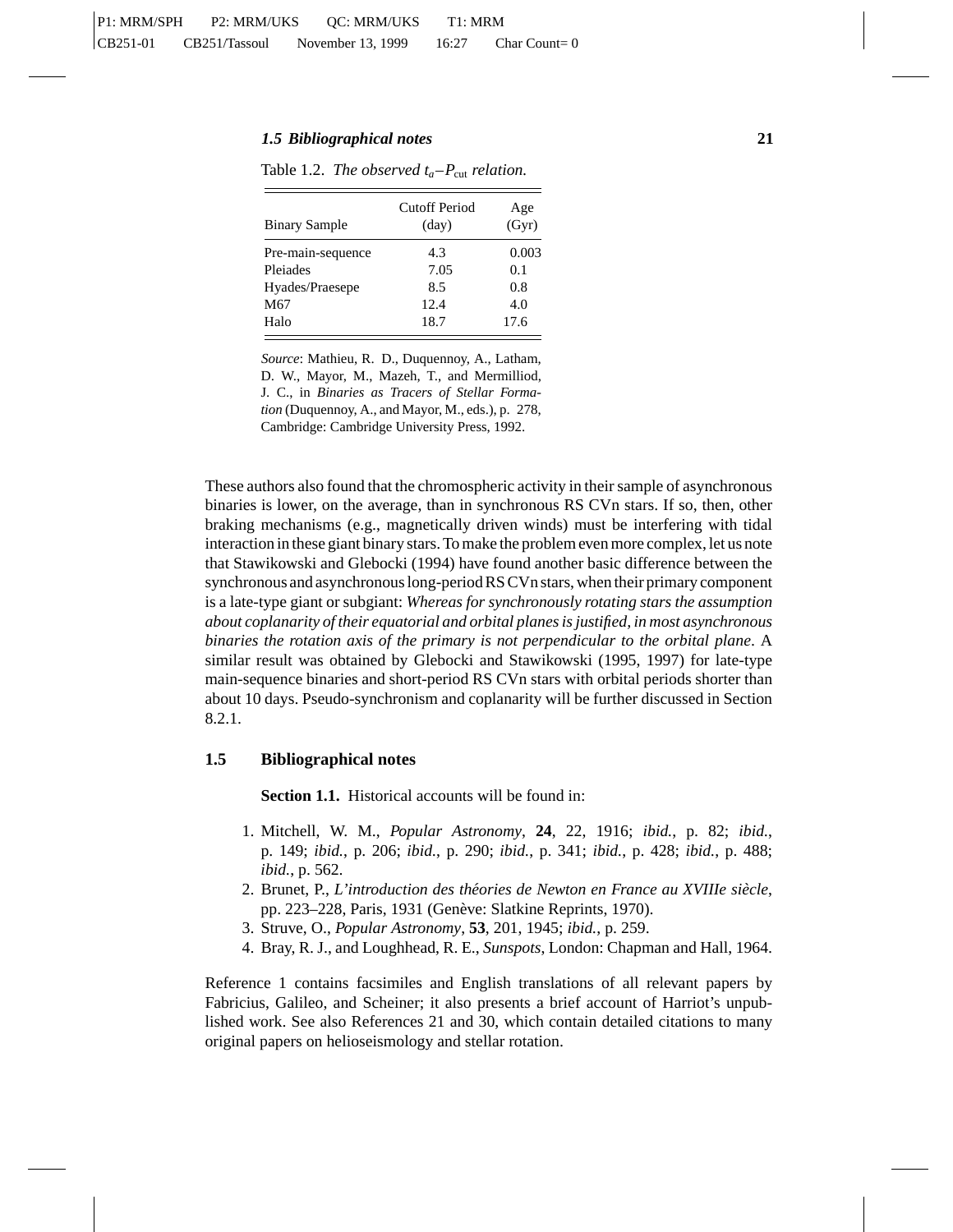#### **22** *Observational basis*

**Section 1.2.1.** The following review papers are particularly worth noting:

- 5. Howard, R., *Annu. Rev. Astron. Astrophys.*, **22**, 131, 1984.
- 6. Schröter, E. H., *Solar Phys.*, **100**, 141, 1985.
- 7. Bogart, R. S., *Solar Phys.*, **110**, 23, 1987.
- 8. Snodgrass, H. B., in *The Solar Cycle* (Harvey, K. L., ed.), *A.S.P. Conference Series*, **27**, 205, 1992.

Temporal variations of the solar rotation rate have been considered by:

- 9. Eddy, J. A., Gilman, P. A., and Trotter, D. E., *Science*, **198**, 824, 1977.
- 10. Howard, R., and LaBonte, B. J., *Astrophys. J. Letters*, **239**, L33, 1980.
- 11. Gilman, P. A., and Howard, R., *Astrophys. J.*, **283**, 385, 1984.
- 12. Balthazar, H., V´asquez, M., and W¨ohl, H., *Astron. Astrophys.*, **155**, 87, 1986.
- 13. Hathaway, D. H., and Wilson, R. M., *Astrophys. J.*, **357**, 271, 1990.
- 14. Yoshimura, H., and Kambry, M. A., *Astron. Nachr.*, **314**, 9, 1993; *ibid.*, p. 21.

There is a wide literature on the vexing problem of meridional motions on the solar surface. The following papers may be noted:

- 15. Kambry, M. A., Nishikawa, J., Sakurai, T., Ichimoto, K., and Hiei, E., *Solar Phys.*, **132**, 41, 1991.
- 16. Cavallini, F., Ceppatelli, G., and Righini, A., *Astron. Astrophys.*, **254**, 381, 1992.
- 17. Komm, R. W., Howard, R. F., and Harvey, J. W., *Solar Phys.*, **147**, 207, 1993.
- 18. Hathaway, D. H., *Astrophys. J.*, **460**, 1027, 1996.
- 19. Snodgrass, H. B., and Dailey, S. B., *Solar Phys.*, **163**, 21, 1996.

**Section 1.2.2.** Among the many review papers on helioseismology and the Sun's internal rotation, my own preference goes to:

- 20. Christensen-Dalsgaard, J., in *Advances in Helio- and Asteroseismology* (Christensen-Dalsgaard, J., and Frandsen, S., eds.), I.A.U. Symposium No 123, p. 3, Dordrecht: Reidel, 1988.
- 21. Gough, D., and Toomre, J., *Annu. Rev. Astron. Astrophys.*, **29**, 627, 1991.
- 22. Gilliland, R. L., in *Astrophysical Applications of Stellar Pulsation* (Stobie, R. S., and Whitelock, P. A., eds.), *A.S.P. Conference Series*, **83**, 98, 1995.

There is also an interesting collective review in *Science*, **272**, pp. 1281–1309, 1996. The presentation in the text is largely based on:

23. Korzennik, S. G., Thompson, M. J., Toomre, J., and the GONG Internal Rotation Team, in *Sounding Solar and Stellar Interiors* (Provost, J., and Schmider, F. X., eds.), I.A.U. Symposium No 181, p. 211, Dordrecht: Kluwer, 1997.

Measurements of the rotation rate in the radiative core have been made by:

- 24. Brown, T. M., Christensen-Dalsgaard, J., Dziembowski, W. A., Goode, P., Gough, D. O., and Morrow, C. A., *Astrophys. J.*, **343**, 526, 1989.
- 25. Tomczyk, S., Schou, J., and Thompson, M. J., *Astrophys. J. Letters*, **448**, L57, 1995.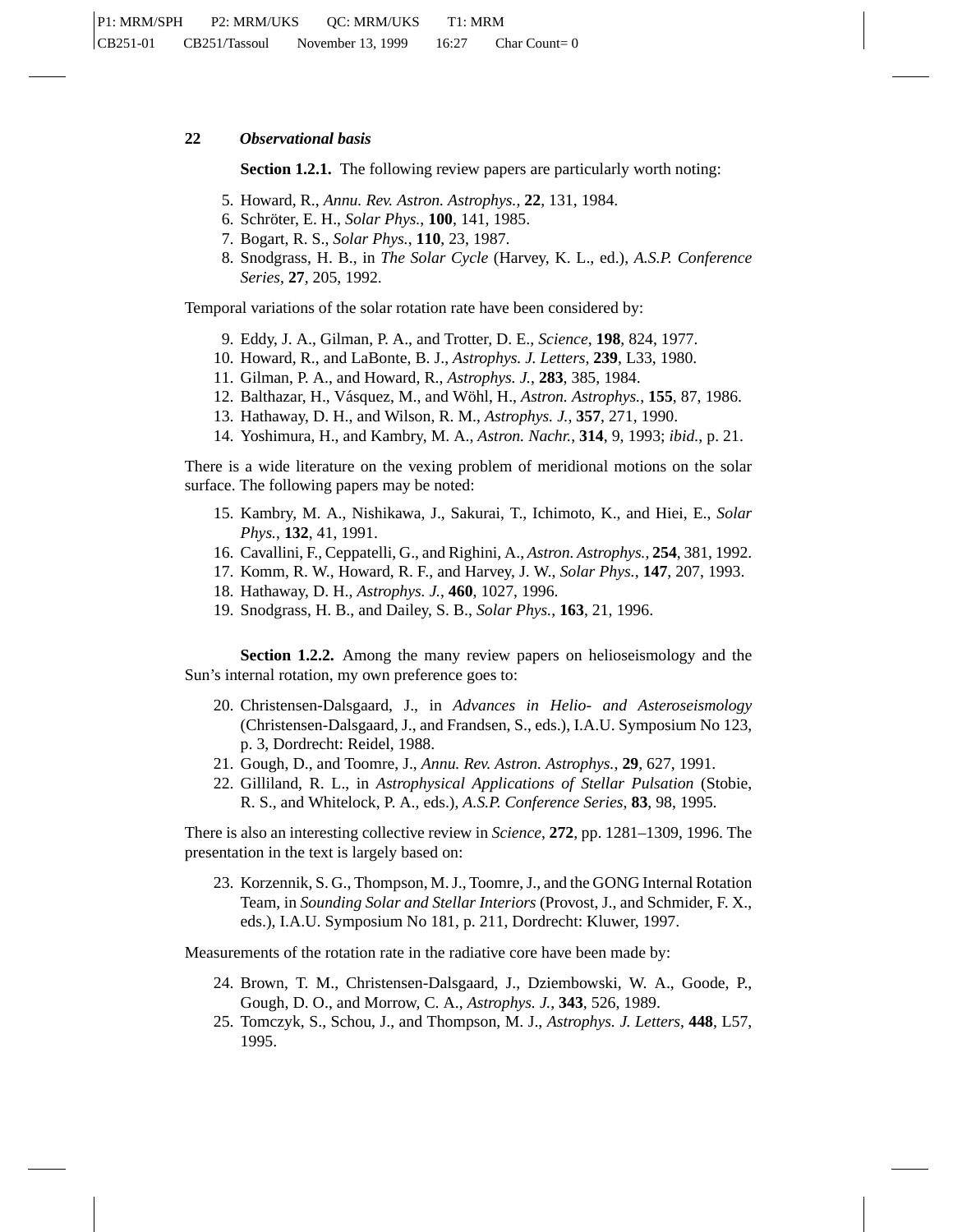Rotation rates in the inner core are discussed in:

- 26. Jiménez, A., Pérez Hernández, F., Claret, A., Pallé, P. L., Régulo, C., and Roca Cort´es, T., *Astrophys. J.*, **435**, 874, 1994.
- 27. Toutain, T., and Kosovichev, A. G., *Astron. Astrophys.*, **284**, 265, 1994.

See also Reference 39 of Chapter 5. Other relevant papers may be traced from the GONG publications.

**Section 1.3.** The following review papers may be noted:

- 28. Kraft, R. P., in *Spectroscopic Astrophysics*(Herbig, G. H., ed.), p. 385, Berkeley: University of California Press, 1970.
- 29. Slettebak, A., in *Stellar Rotation* (Slettebak, A., ed.), p. 3, New York: Gordon and Breach, 1970.
- 30. Slettebak, A., in *Calibration of Fundamental Stellar Quantities* (Hayes, D. S., Pasinetti, L. E., and Davis Philip, A. G., eds.), I.A.U. Symposium No 111, p. 163, Dordrecht: Reidel, 1985.
- 31. Stauffer, J. R., and Hartmann, L. W., *Publ. Astron. Soc. Pacific*, **98**, 1233, 1986.
- 32. Stauffer, J. R., in *Angular Momentum Evolution of Young Stars* (Catalano, S., and Stauffer, J. R., eds.), p. 117, Dordrecht: Kluwer, 1991.

An excellent introduction to these matters is given by:

33. Gray, D. F., *The Observation and Analysis of Stellar Photospheres*, 2nd Edition, pp. 368 – 400, Cambridge: Cambridge University Press, 1992.

Statistical studies of early-type stars will be found in:

34. Bernacca, P. L., and Perinotto, M., *Astron. Astrophys*, **33**, 443, 1974. 35. Fukuda, I., *Publ. Astron. Soc. Pacific*, **94**, 271, 1982.

The following key references are also quoted in the text:

36. Kraft, R. P., *Astrophys. J.*, **150**, 551, 1967.

37. Skumanich, A., *Astrophys. J.*, **171**, 565, 1972.

The rotational velocities of low-mass stars are discussed at length in References 30–32. More recent discussions of the T Tauri stars are due to:

- 38. Attridge, J. M., and Herbst, W., *Astrophys. J. Letters*, **398**, L61, 1992.
- 39. Bouvier, J., Cabrit, S., Fernández, M., Martín, E. L., and Matthews, J. M., *Astron. Astrophys.*, **272**, 176, 1993.
- 40 Choi, P. I., and Herbst, W., *Astron. J.*, **111**, 283, 1996.

Other references may be traced to:

- 41. Bouvier, J., Wichmann, R., Grankin, K., Allain, S., Covino, E., Fernández, M., Martín, E. L., Terranegra, L., Catalano, S., and Marilli, E., *Astron. Astrophys.*, **318**, 495, 1997.
- 42. Stauffer, J. R., Hartmann, L. W., Prosser, C. F., Randich, F., Balachandran, S., Patten, B. M., Simon, T., and Giampapa, M., *Astrophys. J.*, **479**, 776, 1997.